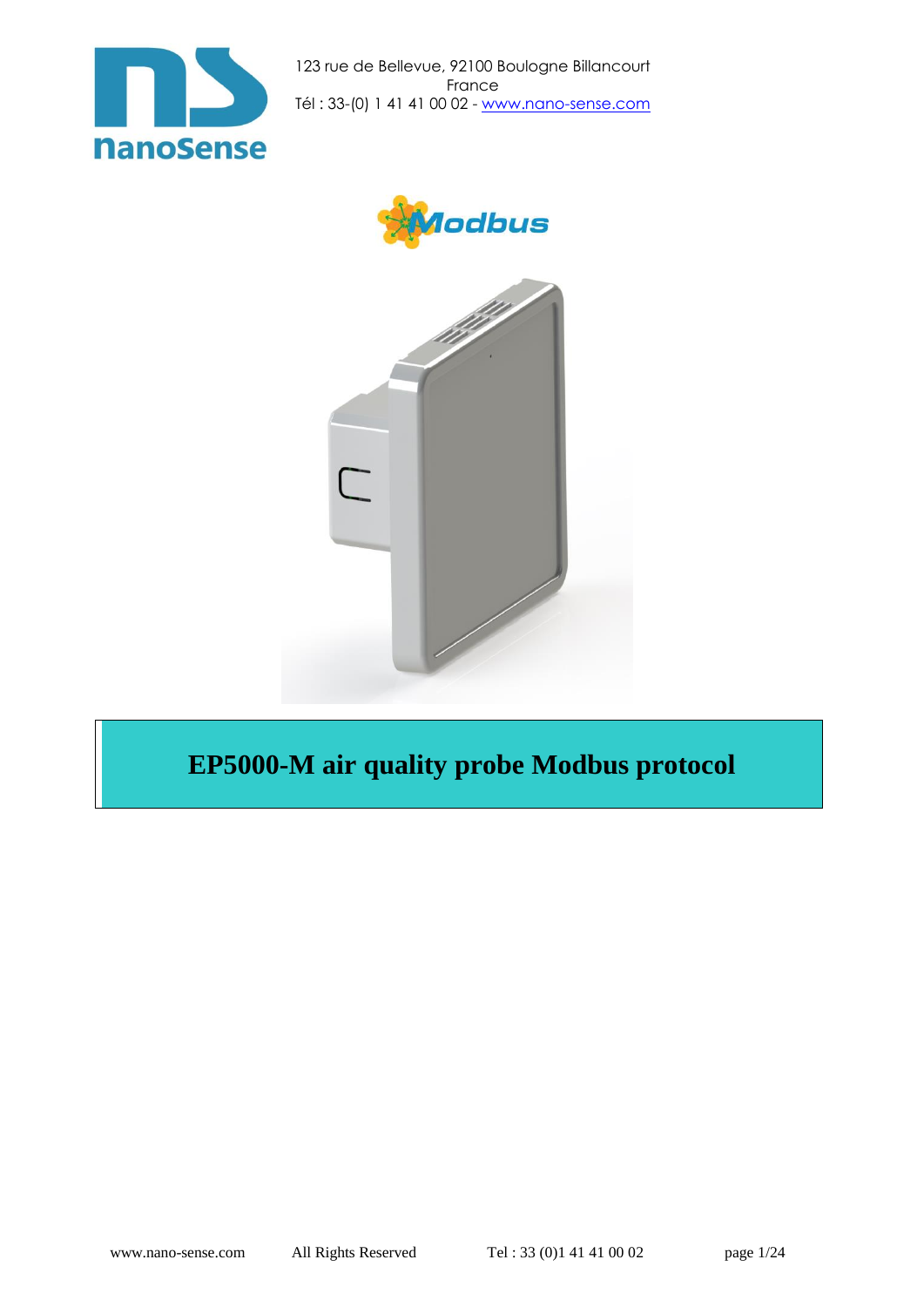

| Ver             | <b>Date</b> | <b>Update</b>                                                                                               |
|-----------------|-------------|-------------------------------------------------------------------------------------------------------------|
| V <sub>1</sub>  | 25/05/2018  | Initial version                                                                                             |
| $\overline{V2}$ | 26/05/2018  | Remove ASCII traces                                                                                         |
| V <sub>3</sub>  | 06/06/2018  | CRC in detail                                                                                               |
| V <sub>4</sub>  | 09/06/2018  | Details                                                                                                     |
| V <sub>5</sub>  | 27/06/2018  | Status code extended                                                                                        |
| V <sub>6</sub>  | 22/11/2018  | PM added + registration for POE                                                                             |
| $\overline{V}$  | 29/01/2019  | New sensors data (Pressure, Sound) and sensors presence                                                     |
| ${\rm V}8$      | 24/08/2019  | Updates                                                                                                     |
| $\overline{V9}$ | 29/10/2019  | Lux and light color T° sensor data added                                                                    |
| V10             | 07/11/2019  | Flickering, absolute humidity, FRU and physio added $+$ reorganization                                      |
| V11             | 08/02/2020  | LEDs dimming & management added                                                                             |
| V12             | 15/04/2020  | Bus speed updated to 19200 bauds                                                                            |
| V13             | 07/05/2020  | Atmospheric pressure unit in mbar                                                                           |
| V14             | 19/05/2020  | FRU update                                                                                                  |
| V15             | 05/06/2020  | Remote LEDs control                                                                                         |
| V16             | 07/07/2020  | Change in remote LED control, Move dimming register. Add command register                                   |
| V17             | 17/09/2020  | Extend command register for flushing opportunity for better ABC                                             |
| V18             | 15/10/2020  | Add outdoor air quality probe data $+$ risk of virus diffusion index                                        |
| V19             | 23/11/2020  | Add reserved for growth potential                                                                           |
| V19.2           | 01/12/2020  | CO2; VOC, absolute humidity, atmospheric pressure ranges & resolutions updated                              |
| V19.3           | 08/03/2020  | Add external flash and power goods status in BIT                                                            |
| $V19-4$         | 08/04/2020  | Add failures criteria's and change AAQ RH resolution                                                        |
| $V19-5$         | 05/05/2021  | dBA to dB                                                                                                   |
| $V19-6$         | 14/05/2021  | Set points Range and Defaults values & Numbering                                                            |
| V20             | 14/05/2021  | Additional physio and set points                                                                            |
| V21             | 28/05/2021  | Cooling set point in offset + typing mistake in register $80 + \text{LED}$ positions indication for outdoor |
| V22             | 10/06/2021  | Heating and cooling registers modification (On/off and linear commands in the same register)                |
| V23             | 09/09/2021  | Typing mistake on registration writing                                                                      |
| V24             | 19/10/2021  | Serial number added $+$ calibration extended to $VOC + AAQ$ name                                            |
| V25             | 0.10/2021   | VOC type added, Sulphurous odors added                                                                      |
| V26             | 20/01/2021  | Adding description of Modbus function 6                                                                     |
| V27             | 02/02/2022  | Adding VOC type, Free cooling, Default LED acknowledgment. Timings details                                  |
| V28             | 25/03/2022  | Modes similar to KNX added                                                                                  |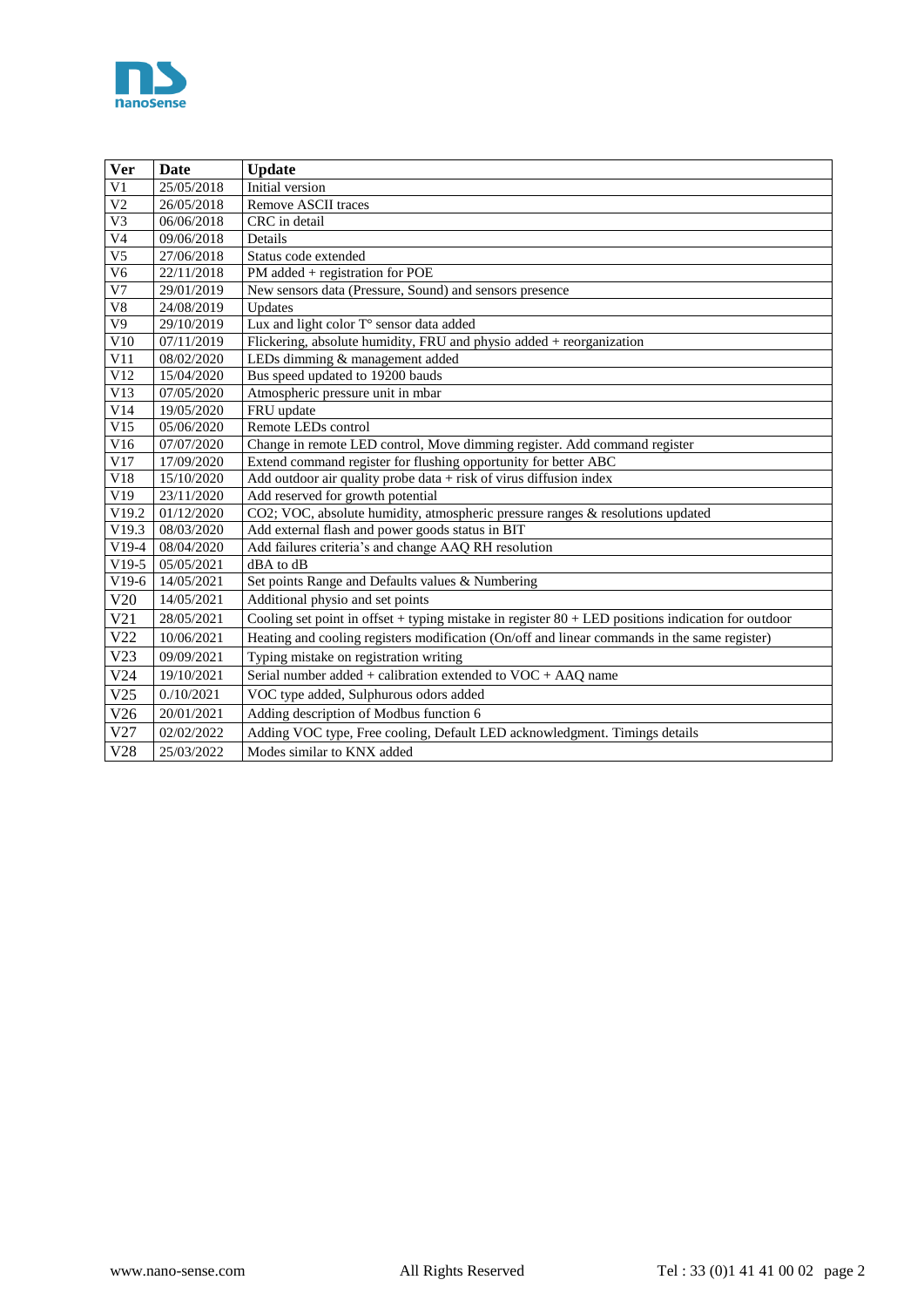

# <span id="page-2-0"></span>**Summary**

| $-1.1.$ |  |
|---------|--|
| 1.2.    |  |
| 1.3.    |  |
| 1.4.    |  |
| 1.5.    |  |
| 1.6.    |  |
| 1.7.    |  |
| 1.8.    |  |
| 1.9.    |  |
| 1.10.   |  |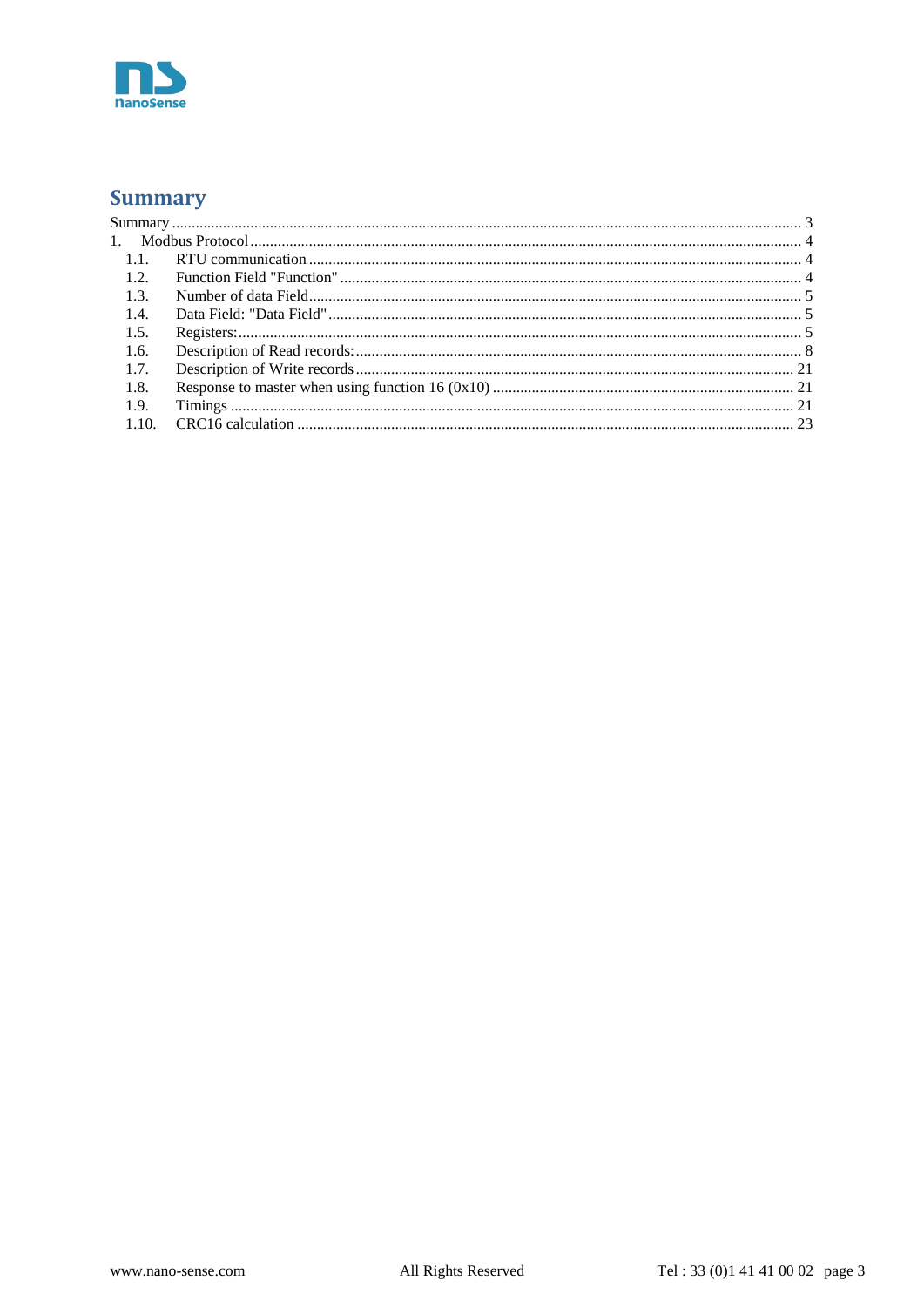

# **1.Modbus Protocol**

<span id="page-3-0"></span>The Modbus protocol allows a master unit to access up to 255 slave units connected on a single bus. Each slave is assigned an address that distinguishes it from other slaves connected to the bus. By default, the bus address is 1 and shall be changed via NFC. The baud rate is by default 19200 Bauds and can also be changed by NFC.

Transactions can only be initiated by the master and are of two types:

- Question / answer One slave is addressed
- Broadcast / no answer All slaves are addressed, but they shall not reply

Characteristics used for communication with Modbus protocol:

| <b>Characteristics</b>               | RTU(8 bits)       |
|--------------------------------------|-------------------|
| Coding System                        | Binary            |
| Number of bits par character         | 10                |
| <b>Start bits</b>                    |                   |
| data bits (least significant first)  | 8                 |
| Parity (optional)                    | No parity         |
| Stop bits                            |                   |
| Error Checking                       | CRC <sub>16</sub> |
| Default baud rate (settable via NFC) | 19200             |
| Possible speeds                      | 1200 Bauds        |
|                                      | 2400 Bauds        |
|                                      | 4800 Bauds        |
|                                      | 9600 Bauds        |
|                                      | 19200 Bauds       |
|                                      | 38400 Bauds       |
|                                      | 56700 Bauds       |
|                                      |                   |

# **1.1. RTU communication**

<span id="page-3-1"></span>RTU mode transmission is in binary. Termination of the frame is determined by a time of silence of about 30ms whatever the speed is.

| <b>ADDRESS</b> | <b>FUNCTION</b> | <b>DATA</b>   | <b>ERROR CHECK</b> |
|----------------|-----------------|---------------|--------------------|
|                |                 |               | CRC 16             |
| 8-BITS         | 8BITS           | $N X 16-BITS$ | <b>BITS</b>        |

*SLAVE*

| <b>ADDRESS</b> | <b>FUNCTION</b> | NUMBER OF         | <b>DATA</b>   | <b>ERROR CHECK</b> |
|----------------|-----------------|-------------------|---------------|--------------------|
|                |                 | <b>DATA BYTES</b> |               | CRC 16             |
| 8-BITS         | 8BITS           | 8BITS             | $N X 16-BITS$ | 16 BITS            |

# **1.2. Function Field "Function"**

<span id="page-3-2"></span>The function code tells the recipient slave which function to address.

| <b>CODE</b> | <b>MEANING</b>               | <b>ACTION</b>                                         |
|-------------|------------------------------|-------------------------------------------------------|
| 01          | <b>READ COIL STATUS</b>      | Obtains current status, (ON/OFF), of a group of logic |
|             |                              | coils.                                                |
| 02          | <b>READ INPUT STATUS</b>     | Obtains current status, (ON/OFF), of a group of       |
|             |                              | discrete inputs.                                      |
| 03          | <b>READ HOLDING REGISTER</b> | Obtains current binary value in one or more holding   |
|             |                              | registers.                                            |
| 04          | <b>READ INPUT REGISTER</b>   | Obtains current binary value in one or more input     |
|             |                              | registers.                                            |
| 05          | <b>FORCE SINGLE COIL</b>     | Force logic coil to a state of ON or OFF.             |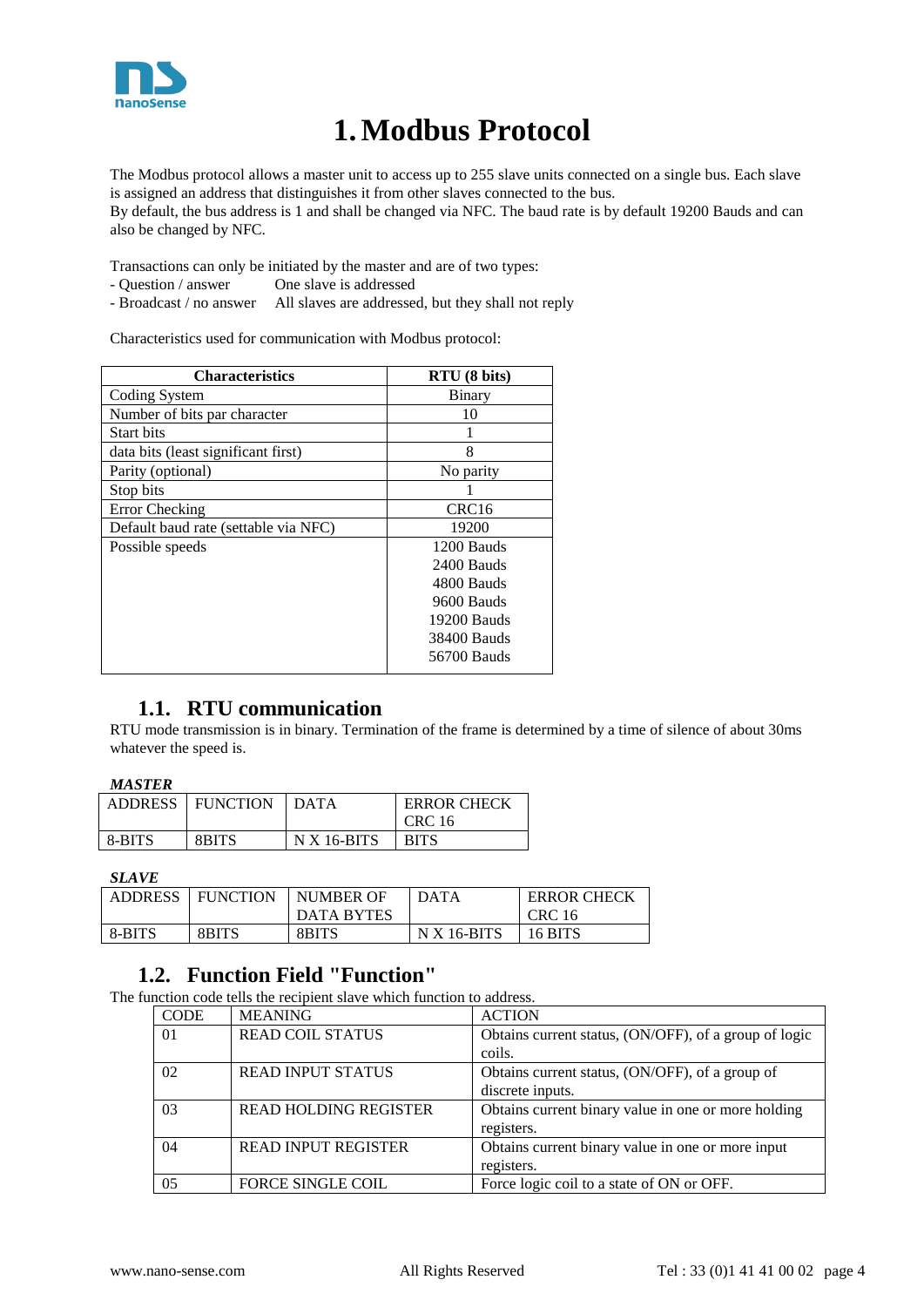

| 06 | <b>PRESET SINGLE REGISTER</b> | Place a specific binary value into a holding register. |
|----|-------------------------------|--------------------------------------------------------|
|    | WRITE MULTIPLE COILS          | Force a group of logic coils to a defined state.       |
| 16 | PRESET MULTIPLE REGISTERS     | Place specific binary values into a group of holding   |
|    |                               | registers.                                             |

# **1.3. Number of data Field**

<span id="page-4-0"></span>This field contains a number indicating the number of bytes in the Data fields.

# **1.4. Data Field: "Data Field"**

<span id="page-4-1"></span>Data field contains information necessary for the slave to process the command sent by the master, or contains information that is sent in response by the slave to the master.

Request from the master:

| $INPUT MODE: Function = 4$ |                                    |
|----------------------------|------------------------------------|
| <b>FIRST REGISTER</b>      | <b>NUMBER OF REGISTERS TO READ</b> |
| $\mid$ 16-BIT              | 16-BIT                             |

# *WRITE SINGLE REGISTER: Function = 6*

| <b>REGISTER'S</b><br><b>ADDRESS</b> | <b>VALUE TO WRITE</b> |
|-------------------------------------|-----------------------|
| 16-BIT                              | 16-BIT                |

## *RITE MULTIPLE REGISTERS: Function = 16*

| $\bm{u}$ . The state of $\bm{u}$ is the state of $\bm{u}$ in $\bm{u}$ is the state of $\bm{u}$ |                     |                   |                          |  |  |  |
|------------------------------------------------------------------------------------------------|---------------------|-------------------|--------------------------|--|--|--|
| <b>REGISTER'S</b>                                                                              | <b>NUMBER OF</b>    | <b>BYTE COUNT</b> | <b>VALUE(S) TO WRITE</b> |  |  |  |
| <b>ADDRESS</b>                                                                                 | <b>REGISTERS TO</b> |                   |                          |  |  |  |
|                                                                                                | WRITE               |                   |                          |  |  |  |
| 16-BIT                                                                                         | 16-BIT              | 8-BIT             | 16-BIT                   |  |  |  |

The address of the first register is 0

# **1.5. Registers:**

# <span id="page-4-2"></span>**Read access: Function = 4 (0x04) and Write access: Function = 16 (0x10)**

| <b>Register</b> | <b>Register</b> | Size in     | <b>Name</b>                   | Read         | Write |
|-----------------|-----------------|-------------|-------------------------------|--------------|-------|
| number          | address         | <b>bits</b> |                               |              |       |
|                 | @0              | 16          | PRODUCT CODE                  | ✓            |       |
| $\overline{2}$  | @1              | 16          | <b>FIRMWARE VERSION</b>       | $\checkmark$ |       |
| 3               | @2              | 16          | <b>SENSORS PRESENCE</b>       | $\checkmark$ |       |
| 4               | @3              | 16          | <b>BIT STATUS</b>             | $\checkmark$ |       |
| 5               | @4              | 16          | BUILT IN TEST EQUIPMENT / FRU | $\checkmark$ |       |
| 6               | @5              | 16          | <b>CO2 CONCENTRATION</b>      | $\checkmark$ |       |
| $\overline{7}$  | @6              | 16          | VOC CONCENTRATION             | $\checkmark$ |       |
| 8               | @7              | 16          | <b>TEMPERATURE</b>            | $\checkmark$ |       |
| 9               | @8              | 16          | <b>RELATIVE HUMIDITY</b>      | ✓            |       |
| 10              | @9              | 16          | <b>ABSOLUTE HUMIDITY</b>      | ✓            |       |
| 11              | @10             | 16          | <b>ATMOSPHERIC. PRESSURE</b>  | $\checkmark$ |       |
| 12              | @11             | 16          | <b>PM10</b>                   | ✓            |       |
| 13              | @12             | 16          | PM2.5                         | $\checkmark$ |       |
| 14              | <b>@13</b>      | 16          | PM1                           | $\checkmark$ |       |
| 15              | @14             | 16          | <b>AVERAGE NOISE LEVEL</b>    | ✓            |       |
| 16              | <b>@15</b>      | 16          | PEAK NOISE LEVEL              | $\checkmark$ |       |
| 17              | @16             | 16          | <b>LUX</b>                    | $\checkmark$ |       |
| 18              | @17             | 16          | LIGHT COLOR T°                | $\checkmark$ |       |
| 19              | @18             | 16          | LIGHT FLICKERING              | $\checkmark$ |       |
| 20              | @19             | 16          | <b>SULPHUROUS ODORS</b>       | $\checkmark$ |       |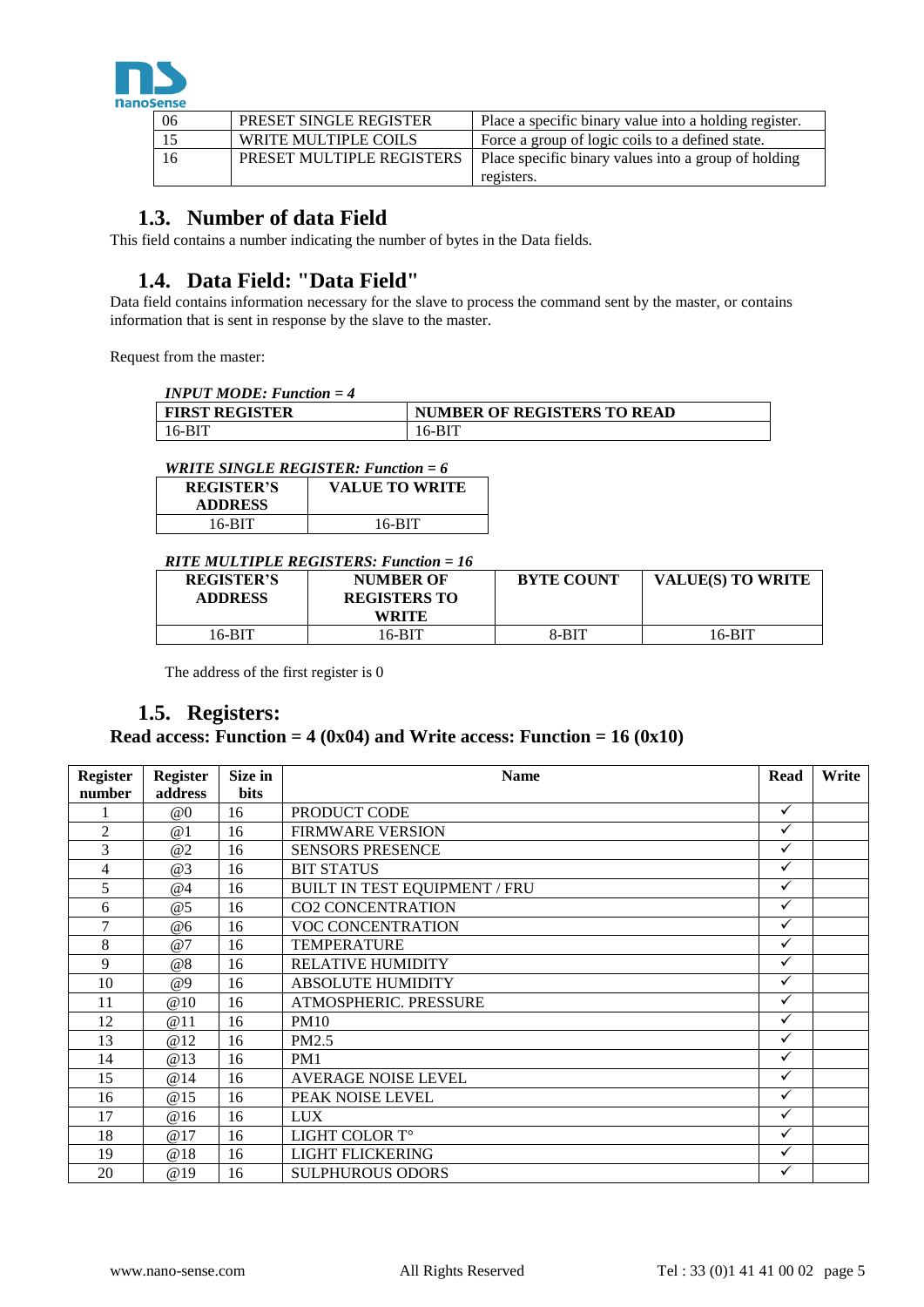

| <b>Register</b> | <b>Register</b> | Size in | <b>Name</b>                                  |              |              |  |  |  |
|-----------------|-----------------|---------|----------------------------------------------|--------------|--------------|--|--|--|
| number          | address         | bits    |                                              |              |              |  |  |  |
| 21              | @20             | 16      | <b>NOX</b>                                   | ✓            |              |  |  |  |
| 22              | @21             | 16      | O <sub>3</sub>                               | $\checkmark$ |              |  |  |  |
| 23              | @22             | 16      | <b>RESERVED</b>                              | $\checkmark$ |              |  |  |  |
| 24              | @23             | 16      | <b>RESERVED</b>                              | $\checkmark$ |              |  |  |  |
| 25              | @24             | 16      | ON OFF VENTILATION COMMAND                   | $\checkmark$ |              |  |  |  |
| 26              | @25             | 16      | LINEAR VENTILATION COMMAND                   | $\checkmark$ |              |  |  |  |
| 27              | @26             | 16      | ON OFF RECYCLINGN COMMAND                    | $\checkmark$ |              |  |  |  |
| 28              | @27             | 16      | LINEAR RECYCLINGN COMMAND                    | $\checkmark$ |              |  |  |  |
| 29              | @28             | 16      | <b>HEATER COMMAND IN %</b>                   | $\checkmark$ |              |  |  |  |
| $\overline{30}$ | @29             | 16      | <b>COOLING COMMAND IN %</b>                  | $\checkmark$ |              |  |  |  |
| 31              | @30             | 16      | <b>COGNITIVITY INDEX</b>                     | ✓            |              |  |  |  |
| 32              | @31             | 16      | <b>QUALITY OF SLEEP INDEX</b>                | ✓            |              |  |  |  |
| 33              | @32             | 16      | LONG TERM HEALTH INDEX                       | $\checkmark$ |              |  |  |  |
| 34              | @33             | 16      | SHORT TERM HEALTH INDEX                      | $\checkmark$ |              |  |  |  |
| 35              | @34             | 16      | <b>BUILDING HEALTH INDEX</b>                 | ✓            |              |  |  |  |
| $\overline{36}$ | @35             | 16      | RESPIRATORY TRACT IRRITATION INDEX           | $\checkmark$ |              |  |  |  |
| 37              | @36             | 16      | OLFACTORY COMFORT INDEX                      | $\checkmark$ |              |  |  |  |
| 38              | @37             | 16      | RISK OF VIRUS SPREADING INDEX                | $\sqrt{}$    |              |  |  |  |
| 39              | @38             | 16      | <b>IAQ PROBE FLOOR</b>                       | $\sqrt{}$    | ✓            |  |  |  |
| 40              | @39             | 16      | <b>ACTION CODE</b>                           | $\checkmark$ | $\checkmark$ |  |  |  |
| 41              | @40             | 16      | OUTDOOR FAÇADE 1 T°                          | ✓            | ✓            |  |  |  |
| 42              | @41             | 16      | <b>OUTDOOR FAÇADE 1 RH</b>                   | ✓            | $\checkmark$ |  |  |  |
| 43              | @42             | 16      | <b>OUTDOOR FAÇADE 1 PM10</b>                 | ✓            | $\checkmark$ |  |  |  |
| 44              | @43             | 16      | <b>OUTDOOR FAÇADE 1 PM2.5</b>                | ✓            | $\checkmark$ |  |  |  |
| 45              | @44             | 16      | <b>OUTDOOR FAÇADE 1 PM1</b>                  | ✓            | $\checkmark$ |  |  |  |
| 46              | @45             | 16      | <b>OUTDOOR FAÇADE 1 NO2</b>                  | $\checkmark$ | $\checkmark$ |  |  |  |
| 47              | @46             | 16      | <b>OUTDOOR FAÇADE 1 O3</b>                   | $\checkmark$ | $\checkmark$ |  |  |  |
| 48              | @47             | 16      | OUTDOOR FAÇADE 1 AVERAGE NOISE               | $\checkmark$ | $\checkmark$ |  |  |  |
| 49              | @48             | 16      | <b>OUTDOOR FAÇADE 1 PEAK NOISE</b>           | $\checkmark$ | $\checkmark$ |  |  |  |
| 50              | @49             | 16      | <b>OUTDOOR FAÇADE 1 RESERVED</b>             | $\checkmark$ | $\checkmark$ |  |  |  |
| 51              | @50             | 16      | <b>OUTDOOR FAÇADE 1 RESERVED</b>             | $\checkmark$ | $\checkmark$ |  |  |  |
| 52              | @51             | 16      | <b>OUTDOOR FAÇADE 2 T</b>                    | $\checkmark$ | $\checkmark$ |  |  |  |
| 53              | @52             | 16      | <b>OUTDOOR FAÇADE 2 RH</b>                   | $\checkmark$ | $\checkmark$ |  |  |  |
| 54              | @53             | 16      | <b>OUTDOOR FAÇADE 2 PM10</b>                 | ✓            | $\checkmark$ |  |  |  |
| $\overline{55}$ | @54             | 16      | <b>OUTDOOR FACADE 2 PM2.5</b>                | $\checkmark$ | $\checkmark$ |  |  |  |
|                 |                 | 16      | <b>OUTDOOR FACADE 2 PM1</b>                  | ✓            | ✓            |  |  |  |
| 56<br>57        | @55<br>@56      | 16      | <b>OUTDOOR FAÇADE 2 NO2</b>                  | ✓            | ✓            |  |  |  |
| 58              | @57             | 16      | <b>OUTDOOR FACADE 2 O3</b>                   | $\checkmark$ | $\checkmark$ |  |  |  |
| 59              |                 |         |                                              | ✓            | ✓            |  |  |  |
| 60              | @58             | 16      | OUTDOOR FAÇADE 2 AVERAGE NOISE               | $\checkmark$ | $\checkmark$ |  |  |  |
|                 | @59             | 16      | OUTDOOR FACADE 2 PEAK NOISE                  | $\checkmark$ | ✓            |  |  |  |
| 61              | @60             | 16      | <b>OUTDOOR FACADE 2 RESERVED</b>             | $\checkmark$ | $\checkmark$ |  |  |  |
| 62              | @61             | 16      | <b>OUTDOOR FACADE 2 RESERVED</b>             | ✓            | ✓            |  |  |  |
| 63              | @62             | 16      | <b>REMOTE LEDS</b>                           | $\checkmark$ | ✓            |  |  |  |
| 64              | @63             | 16      | <b>LEDs DIMMING</b>                          | ✓            | ✓            |  |  |  |
| 65              | @64             | 16      | REMEDIATION ON VALUE OR PHYSILOGICAL EFFECTS |              |              |  |  |  |
| 66              | @65             | 16      | <b>CO2 SET POINT</b>                         | ✓<br>✓       | ✓            |  |  |  |
| 67              | @66             | 16      | VOC SET POINT                                |              | ✓            |  |  |  |
| 68              | @67             | 16      | RH SET POINT HIGH                            | ✓            | ✓            |  |  |  |
| 69              | @68             | 16      | PM2.5 SET POINT                              | ✓            | ✓            |  |  |  |
| 70              | @69             | 16      | RESERVED SET POINT                           | $\checkmark$ | ✓            |  |  |  |
| 71              | @70             | 16      | PRODUCTIVITY SETPOINT                        | $\checkmark$ | $\checkmark$ |  |  |  |
| 72              | @71             | 16      | QUALITY OF SLEEP SETPOINT                    | $\checkmark$ | ✓            |  |  |  |
| 73              | @72             | 16      | LONG TERM HEALTH SETPOINT                    | $\checkmark$ | $\checkmark$ |  |  |  |
| 74              | @73             | 16      | SHORT TERM HEALTH SETPOINT                   | $\checkmark$ | $\checkmark$ |  |  |  |
| 75              | @74             | 16      | <b>BUILDING HEALTH SETPOINT</b>              | $\checkmark$ | $\checkmark$ |  |  |  |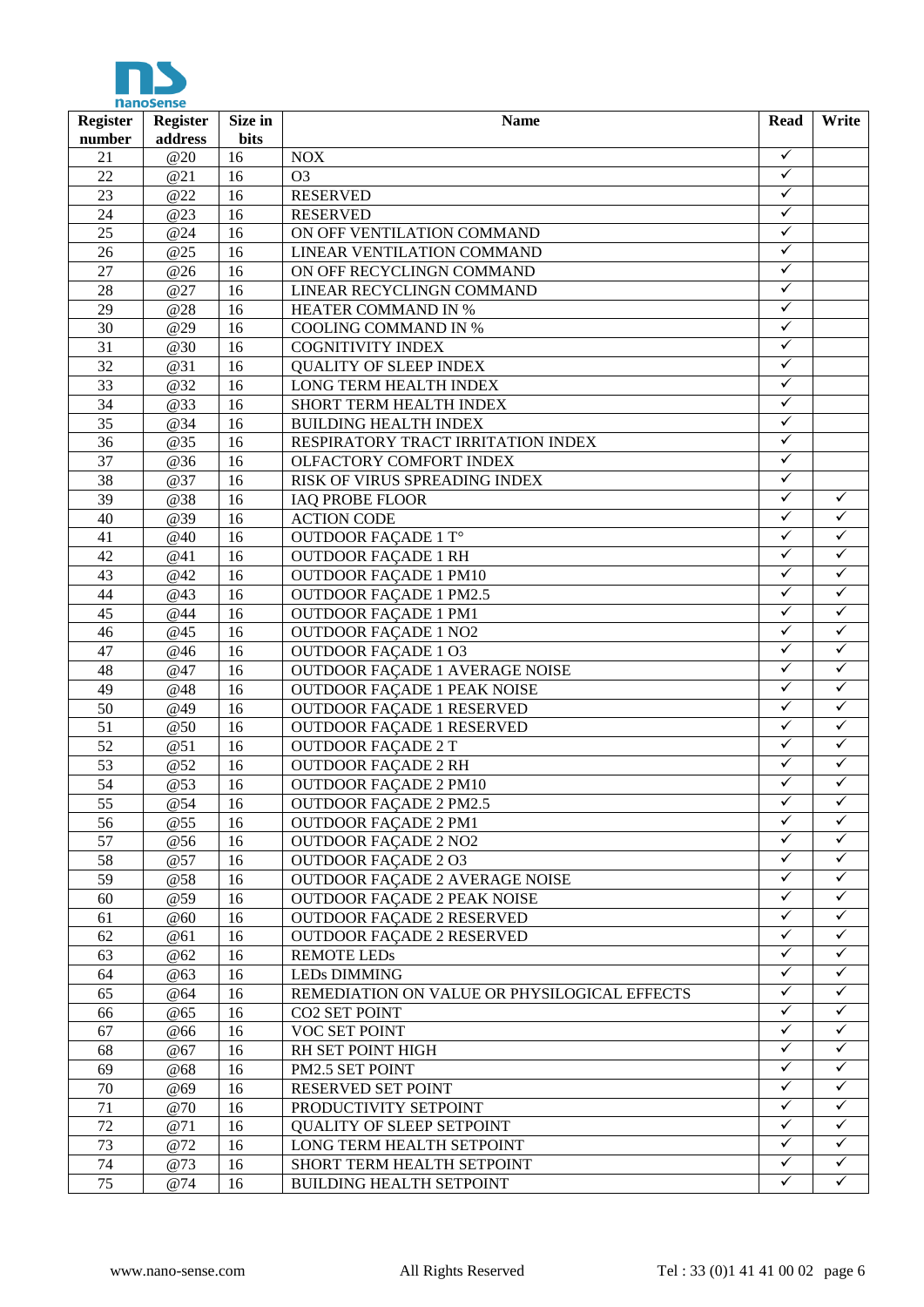

| <b>Register</b> | Register   | Size in     | <b>Name</b>                                     | Read         | Write        |
|-----------------|------------|-------------|-------------------------------------------------|--------------|--------------|
| number          | address    | <b>bits</b> |                                                 |              |              |
| 76              | <b>@75</b> | 16          | RESPIRATORY TRACT IRRITATION SET POINT          | ✓            | $\checkmark$ |
| 77              | @76        | 16          | OLFACTORY SET POINT                             | ✓            | $\checkmark$ |
| 78              | @77        | 16          | <b>HEATING SETPOINT</b>                         | ✓            | $\checkmark$ |
| 79              | @78        | 16          | <b>COOLING SETPOINT OFFSET</b>                  | ✓            | $\checkmark$ |
| 80              | <b>@79</b> | 16          | <b>RESERVED to POE: IP NETWORK REGISTRATION</b> | ✓            | $\checkmark$ |
| 81              | @80        | 16          | <b>VOC TYPE</b>                                 | $\checkmark$ |              |
| 82              | @81        | 16          | FREE COOLING MODE                               | ✓            | $\checkmark$ |
| 83              | @82        | 16          | MODES (similar to KNX)                          | ✓            |              |
| 84              | @83        | 16          | <b>RESERVED</b>                                 | ✓            |              |
| 85              | @84        | 16          | <b>RESERVED</b>                                 | ✓            |              |
| 86              | <b>@85</b> | 16          | <b>RESERVED</b>                                 | ✓            |              |
| 87              | @86        | 16          | <b>RESERVED</b>                                 | ✓            |              |
| 88              | @87        | 16          | <b>RESERVED</b>                                 | ✓            |              |
| 89              | @88        | 16          | <b>RESERVED</b>                                 | $\checkmark$ |              |
| 90              | @89        | 16          | Serial number Part 1                            | ✓            |              |
| 91              | <b>@90</b> | 16          | Serial number Part 2                            | ✓            |              |
| 92              | @91        | 16          | Serial number Part 3                            | ✓            |              |
| 93              | @92        | 16          | Serial number Part 4                            | ✓            |              |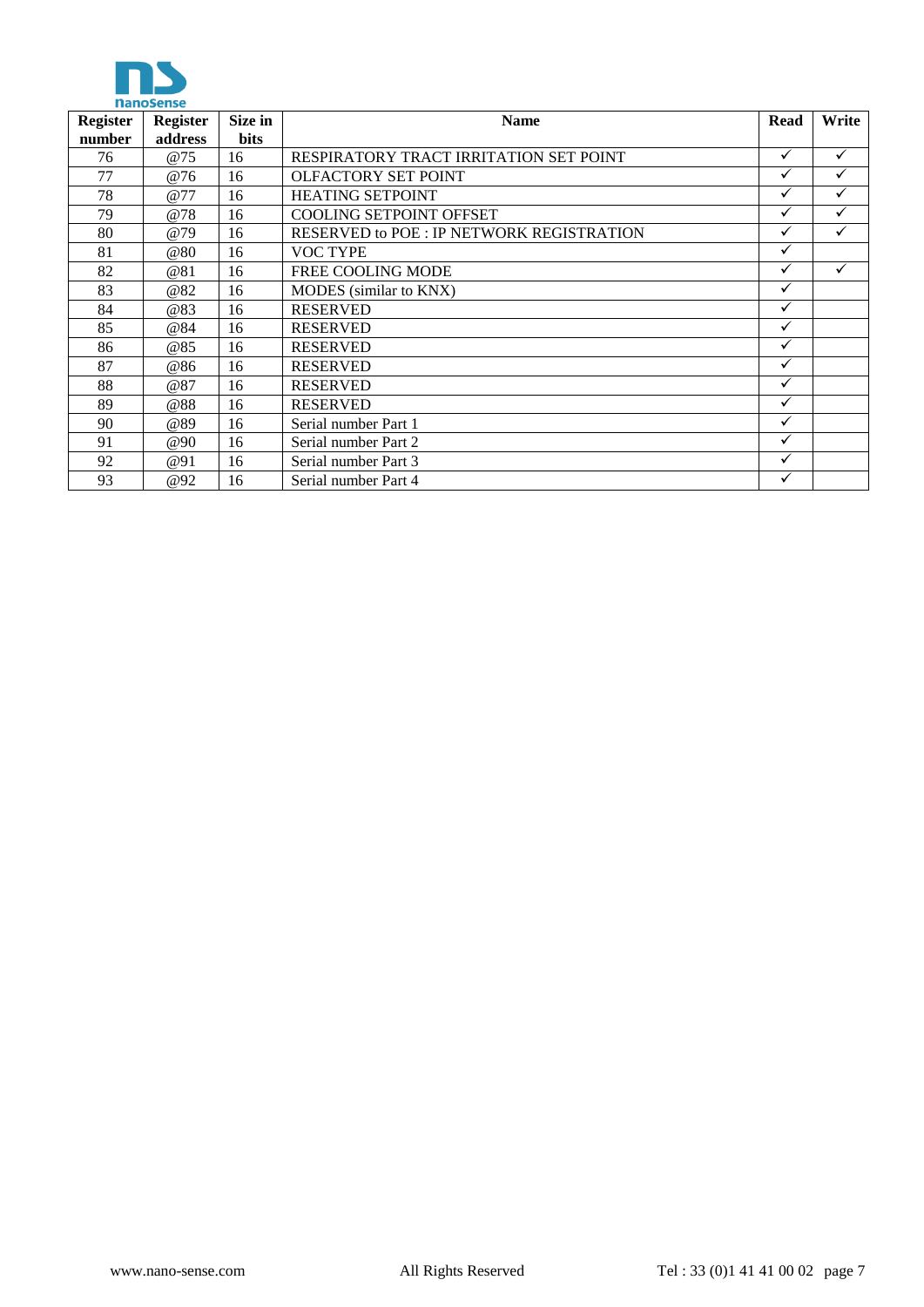

# <span id="page-7-0"></span>**1.6. Description of Read records:**

# **PRODUCT CODE: Register #1 (address 0)**

- 2-CHAR (16-BITS):<br>01 E5000
- 01 E5000<br>02 P5000
- P<sub>5000</sub>
- 03 EP5000<br>04 AAO
- 04 AAQ

#### **FIRMWARE VERSION: Register #2 (address 1)** 16-BITS

### **SENSOR PRESENCE: Register #3 (address 2)**

| <b>B15</b> | <b>B14</b>                                                                                                | <b>B13</b> | <b>B12</b>                                                                                           | <b>B11</b> | <b>B10</b> | <b>B9</b> | B8 | B7 | B6 | B5 | <b>B4</b> | B <sub>3</sub> | Β2 | B1 | B <sub>0</sub> |
|------------|-----------------------------------------------------------------------------------------------------------|------------|------------------------------------------------------------------------------------------------------|------------|------------|-----------|----|----|----|----|-----------|----------------|----|----|----------------|
| BIT 0:     |                                                                                                           |            | $0 \rightarrow$ CO2 sensor not present<br>$1 \rightarrow$ CO2 sensor present                         |            |            |           |    |    |    |    |           |                |    |    |                |
|            | BIT 1: $0 \rightarrow$ VOCT sensor not present<br>$1 \rightarrow$ VOCT sensor present                     |            |                                                                                                      |            |            |           |    |    |    |    |           |                |    |    |                |
| BIT 2:     |                                                                                                           |            | $0 \rightarrow$ Temperature sensor not present<br>$1 \rightarrow$ Temperature sensor present         |            |            |           |    |    |    |    |           |                |    |    |                |
| BIT 3:     |                                                                                                           |            | $0 \rightarrow$ Humidity sensor not present<br>$1 \rightarrow$ Humidity sensor present               |            |            |           |    |    |    |    |           |                |    |    |                |
| BIT 4:     |                                                                                                           |            | $0 \rightarrow$ Particles PM1 sensor not present<br>$1 \rightarrow$ Particles PM1 sensor present     |            |            |           |    |    |    |    |           |                |    |    |                |
| BIT 5:     |                                                                                                           |            | $0 \rightarrow$ Particles PM2.5 sensor not present<br>$1 \rightarrow$ Particles PM2.5 sensor present |            |            |           |    |    |    |    |           |                |    |    |                |
|            | BIT 6: $0 \rightarrow$ Particles PM10 sensor not present<br>$1 \rightarrow$ Particles PM10 sensor present |            |                                                                                                      |            |            |           |    |    |    |    |           |                |    |    |                |
| BIT 7:     |                                                                                                           |            | $0 \rightarrow$ Pressure sensor not present<br>$1 \rightarrow$ Pressure sensor present               |            |            |           |    |    |    |    |           |                |    |    |                |
| BIT 8:     |                                                                                                           |            | $0 \rightarrow$ Sound sensor not present<br>$1 \rightarrow$ Sound sensor present                     |            |            |           |    |    |    |    |           |                |    |    |                |
|            | BIT 9: $0 \rightarrow$ Lux sensor not present                                                             |            | $1 \rightarrow$ Lux sensor present                                                                   |            |            |           |    |    |    |    |           |                |    |    |                |
|            | BIT 10: 0 $\rightarrow$ Light Color T° sensor not present                                                 |            | $1 \rightarrow$ Light color T° sensor present                                                        |            |            |           |    |    |    |    |           |                |    |    |                |
|            | BIT 11: $0 \rightarrow$ Flickering sensor not present                                                     |            | $1 \rightarrow$ Flickering sensor present                                                            |            |            |           |    |    |    |    |           |                |    |    |                |
|            | BIT 12: Reserved<br>BIT 13: Reserved<br>BIT 14: Reserved<br>BIT 15: Reserved                              |            |                                                                                                      |            |            |           |    |    |    |    |           |                |    |    |                |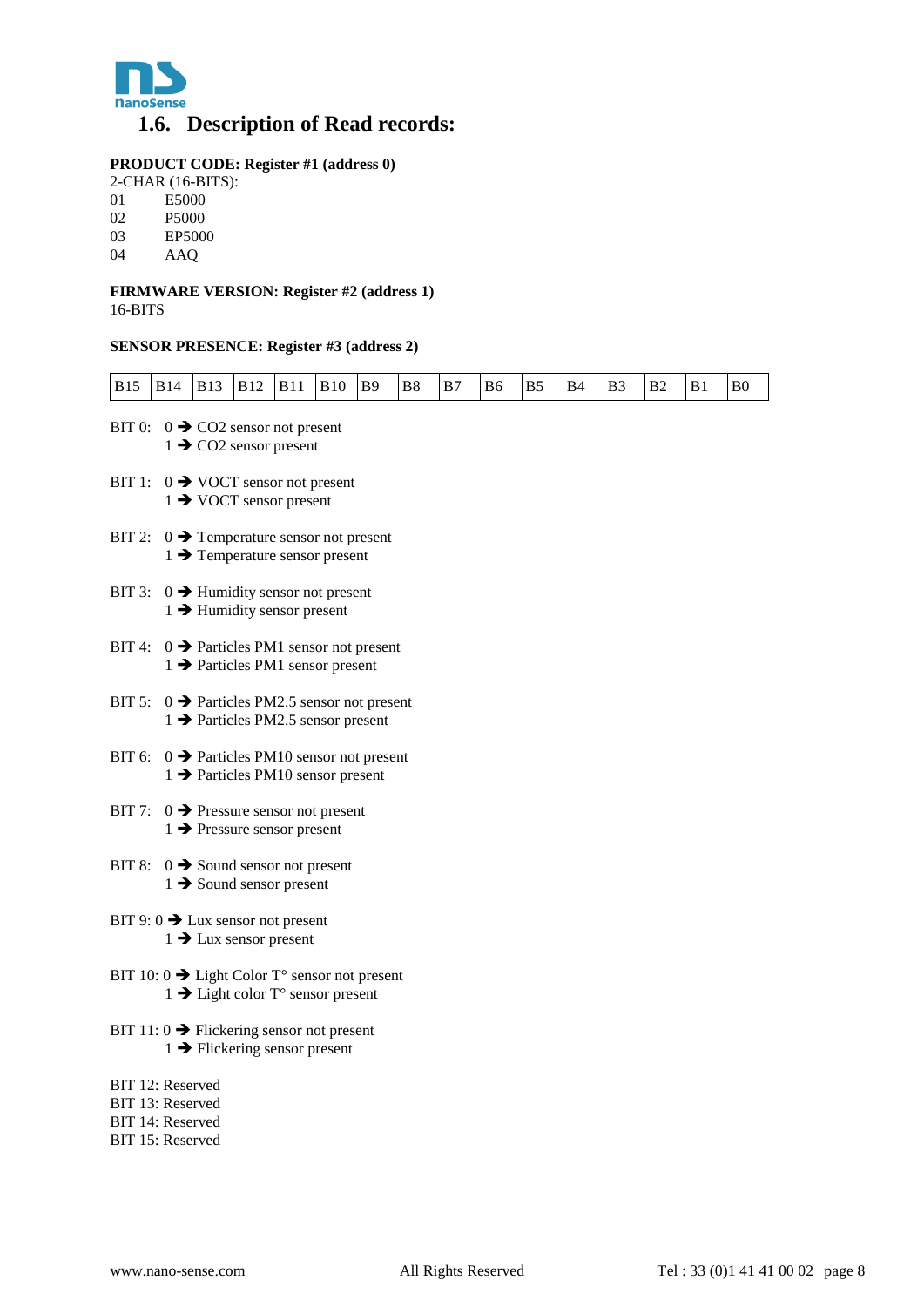

#### **BIT STATUS: Register #4 (address 3)**

Each failure is allocated to a specific bit so combination of failures can be indicated

|                                      | <b>B15</b> | <b>B14</b> | <b>B13</b> | <b>B12</b> | <b>B11</b>  | <b>B10</b> | <b>B9</b> | <b>B8</b> | B7          | <b>B6</b> | B <sub>5</sub> | <b>B4</b> | B <sub>3</sub> | B <sub>2</sub> | <b>B1</b> | <b>B0</b> |
|--------------------------------------|------------|------------|------------|------------|-------------|------------|-----------|-----------|-------------|-----------|----------------|-----------|----------------|----------------|-----------|-----------|
| <b>CO2</b> sensor failure            |            |            |            |            |             |            |           |           |             |           |                |           |                |                |           | X         |
| <b>VOC</b> sensor failure            |            |            |            |            |             |            |           |           |             |           |                |           |                |                | X         |           |
| T° & RH Sensor Failure               |            |            |            |            |             |            |           |           |             |           |                |           |                | X              |           |           |
| <b>Particles sensor Failure</b>      |            |            |            |            |             |            |           |           |             |           |                |           | X              |                |           |           |
| <b>Pressure sensor Failure</b>       |            |            |            |            |             |            |           |           |             |           |                | X         |                |                |           |           |
| Sound sensor<br><b>Failure</b>       |            |            |            |            |             |            |           |           |             |           | X              |           |                |                |           |           |
| <b>Light sensor failure</b>          |            |            |            |            |             |            |           |           |             | X         |                |           |                |                |           |           |
| <b>NFC EEPROM default</b>            |            |            |            |            |             |            |           |           | $\mathbf X$ |           |                |           |                |                |           |           |
| Power sup. failure                   |            |            |            |            |             |            |           | X         |             |           |                |           |                |                |           |           |
| <b>MCU</b> overheat                  |            |            |            |            |             |            | X         |           |             |           |                |           |                |                |           |           |
| $T°$ too high                        |            |            |            |            |             | X          |           |           |             |           |                |           |                |                |           |           |
| $T^{\circ}$ too low                  |            |            |            |            | $\mathbf X$ |            |           |           |             |           |                |           |                |                |           |           |
| Sensors life span<br>$\,$ overpassed |            |            |            | X          |             |            |           |           |             |           |                |           |                |                |           |           |
| <b>Modbus integrity failure</b>      |            |            | X          |            |             |            |           |           |             |           |                |           |                |                |           |           |
| <b>LED</b> driver failure            |            | X          |            |            |             |            |           |           |             |           |                |           |                |                |           |           |
| <b>External flash failure</b>        | X          |            |            |            |             |            |           |           |             |           |                |           |                |                |           |           |

# **Failures Criteria**

| CO <sub>2</sub> sensor failure         | No response, service life exceeded                                  |
|----------------------------------------|---------------------------------------------------------------------|
| VOC sensor failure                     | No response, service life exceeded                                  |
| $T \circ \& RH$ sensor failure         | No response                                                         |
| Particle sensor failure                | No response                                                         |
| Pressure sensor failure                | No response, value <500 millibar                                    |
| Sensor failure Sound                   | No response, value $> 200$                                          |
| Light sensor failure                   | No response                                                         |
| NFC EEPROM failure                     | No response, bad reference                                          |
| 5V or 3.3V not OK                      | According to voltage regulator self-test (<90% Vout, 2% hysteresis) |
| <b>MCU</b> overheat                    | Over $70^{\circ}$ C                                                 |
| $T^{\circ}$ too high (> 50 °C)         | Probe temperature measurement                                       |
| $T^{\circ}$ too low (< 0 $^{\circ}C$ ) | Probe temperature measurement                                       |
| Sensor lifetime exceeded               | CO2 or VOC or PM sensor lifetime exceeded (see BITE status in NFC)  |
| Modbus integrity fault                 | CRC error                                                           |
| LED driver failure                     | No response or a LED not detected                                   |
| External Flash Error                   | No response, bad reference, repeated CRC errors                     |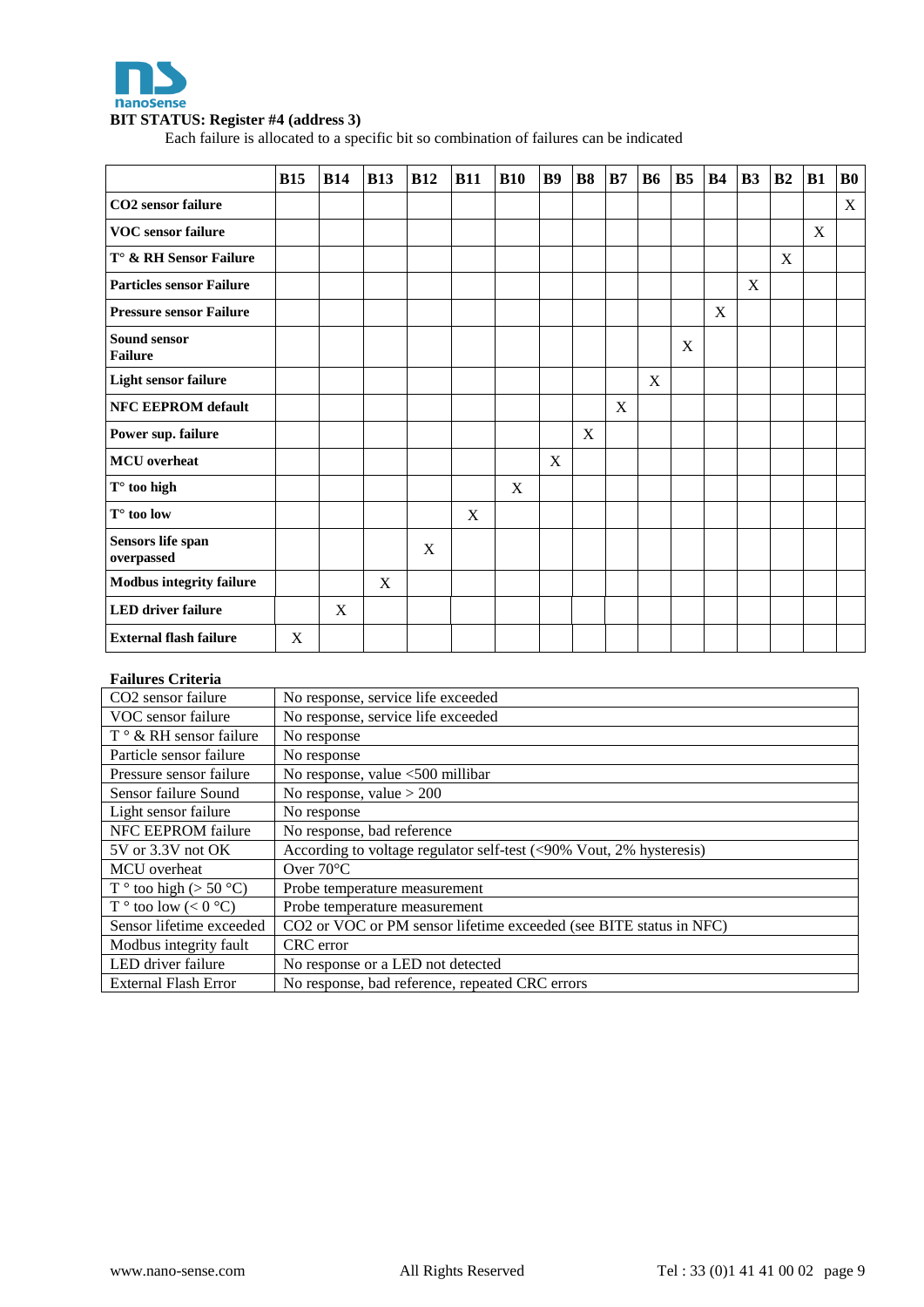

# **BUILT IN TEST FRU: REGISTER #5 (address 4)**

| <b>B15</b> | <b>B14</b> | <b>B13</b>                               | <b>B12</b>                                                                                                           | <b>B11</b>                                                                                                                                                                         | <b>B10</b> | <b>B</b> 9 | B <sub>8</sub> | B7 | B6 | B <sub>5</sub> | B4 | B <sub>3</sub> | B <sub>2</sub> | B1 | B <sub>0</sub> |
|------------|------------|------------------------------------------|----------------------------------------------------------------------------------------------------------------------|------------------------------------------------------------------------------------------------------------------------------------------------------------------------------------|------------|------------|----------------|----|----|----------------|----|----------------|----------------|----|----------------|
|            |            |                                          |                                                                                                                      | BIT 0: $0 \rightarrow$ Front PCB FRU to be replaced<br>$1 \rightarrow$ Front PCB FRU OK                                                                                            |            |            |                |    |    |                |    |                |                |    |                |
|            | BIT 1:     |                                          |                                                                                                                      | $0 \rightarrow$ Single band CO2 sensor module to be replaced<br>$1 \rightarrow$ Single band CO2 sensor module OK                                                                   |            |            |                |    |    |                |    |                |                |    |                |
|            |            |                                          |                                                                                                                      | BIT 2: $0 \rightarrow$ Dual band CO2 sensor module to be replaced<br>1 > Dual band CO2 sensor module OK                                                                            |            |            |                |    |    |                |    |                |                |    |                |
|            | BIT 3:     |                                          |                                                                                                                      | $0 \rightarrow$ VOC sensor module to be replaced<br>$1 \rightarrow$ VOC sensor module OK                                                                                           |            |            |                |    |    |                |    |                |                |    |                |
|            | BIT 4:     |                                          |                                                                                                                      | $0 \rightarrow$ Main board PCB to be replaced<br>$1 \rightarrow$ Main board PCB OK                                                                                                 |            |            |                |    |    |                |    |                |                |    |                |
|            |            |                                          |                                                                                                                      | BIT 5: $0 \rightarrow$ Inter board PCB to be replaced<br>$1 \rightarrow$ Inter board PCB OK                                                                                        |            |            |                |    |    |                |    |                |                |    |                |
|            |            |                                          |                                                                                                                      | BIT 6: $0 \rightarrow$ Particles sensor to be replaced<br>$1 \rightarrow$ Particles sensor OK                                                                                      |            |            |                |    |    |                |    |                |                |    |                |
|            |            |                                          |                                                                                                                      | BIT 7: $0 \rightarrow$ Power supply PCB to be replaced<br>$1 \rightarrow$ Power supply PCB OK                                                                                      |            |            |                |    |    |                |    |                |                |    |                |
|            |            |                                          |                                                                                                                      | BIT 8: $0 \rightarrow$ Multiple boards default<br>$1 \rightarrow$ No multiple default                                                                                              |            |            |                |    |    |                |    |                |                |    |                |
|            |            |                                          |                                                                                                                      | BIT 9: $0 \rightarrow$ End of life of replaceable sensor<br>$1 \rightarrow$ No end of life of replaceable sensor                                                                   |            |            |                |    |    |                |    |                |                |    |                |
|            |            |                                          | BIT 10: Reserved<br>BIT 11: Reserved<br>BIT 12: Reserved<br>BIT 13: Reserved<br>BIT 14: Reserved<br>BIT 15: Reserved |                                                                                                                                                                                    |            |            |                |    |    |                |    |                |                |    |                |
|            |            |                                          |                                                                                                                      | CO2 CONCENTRATION: Register #6 (address 5)                                                                                                                                         |            |            |                |    |    |                |    |                |                |    |                |
|            |            | 16-BITS:<br>Unit: ppm                    | Valid Range: 0/5000                                                                                                  | Bit 0 to 15: Unsigned integer value<br>Range of measurement 0 to 5000ppm<br>Resolution: 1 ppm/LSB                                                                                  |            |            |                |    |    |                |    |                |                |    |                |
|            |            | 16-BITS:<br>Unit: $\mu$ g/m <sup>3</sup> | Valid Range: 0/65 535                                                                                                | <b>VOC CONCENTRATION: Register #7 (address 6)</b><br>Bit 0 to 15: Unsigned integer value<br>Range of measurement: 65 535 $\mu$ g/m <sup>3</sup><br>Resolution: $1 \mu g/m^3 / LSB$ |            |            |                |    |    |                |    |                |                |    |                |
|            |            | 16-BITS                                  |                                                                                                                      | TEMPERATURE: Register #8 (address 7)                                                                                                                                               |            |            |                |    |    |                |    |                |                |    |                |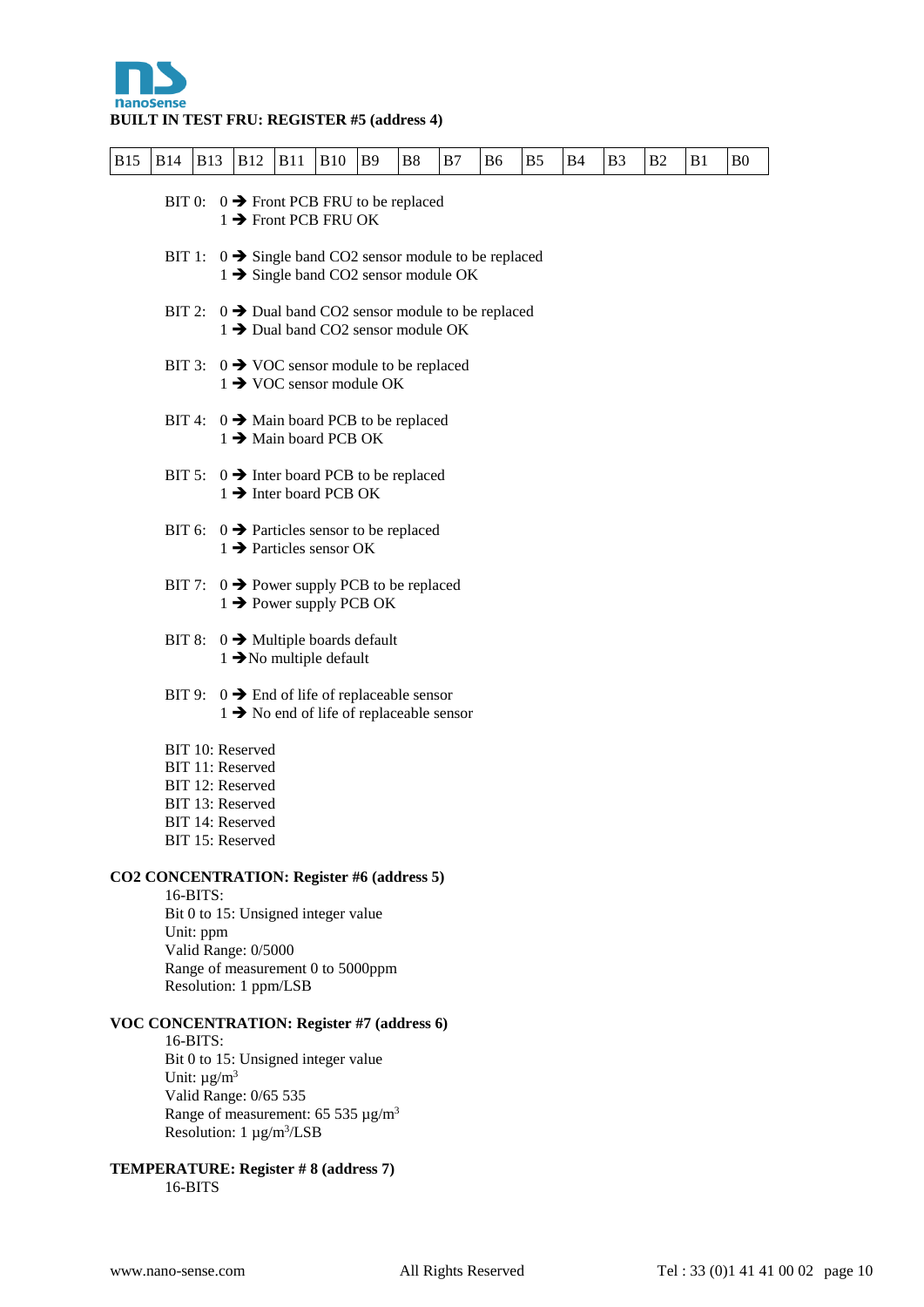

16 bits = Signed integer Temperature value Unit: °C Valid range: 0-500 Range of measurement 0 to  $+50^{\circ}$ C Examples  $0^{\circ}C = 0$ 12,9 $^{\circ}$ C (value sent: 129) = 129 (decimal) Resolution: 0,1°C/LSB

# **RELATIVE HUMIDITY: Register # 9 (address 8)**

2-CHAR (16-BITS): 16 bits = Unsigned integer humidity value Unit: %RH Valid range: 0/100 Range of measurement: 0 to 100%RH Resolution: 1%/LSB

#### **ABSOLUTE HUMIDITY: Register # 10 (address 9)**

2-CHAR (16-BITS): 16 bits = Unsigned integer absolute humidity value Unit:  $g/m^3$ Range: NA, calculated from RH & T° Resolution: 0.01g/m<sup>3</sup>/LSB

#### **PRESSURE: Register # 11 (address 10)**

2-CHAR (16-BITS): 16 bits = Unsigned integer value Unit: mbar Valid Range: 0/16 384 Range of measurement: 0 to 1 638.4 mbar Resolution: 0.1 mbar/LSB

# **PM10: Register # 12 (address 11)**

2-CHAR (16-BITS):  $16 \text{ bits} =$  Unsigned integer value Unit:  $\mu$ g/m<sup>3</sup> Valid range: 0/1000 Range of measurement 0 to 1000  $\mu$ g/m<sup>3</sup> Resolution:  $1 \mu g/m^3 / LSB$ 

# **PM2.5: Register # 13 (address 12)**

2-CHAR (16-BITS): 16 bits = Unsigned integer value Unit:  $\mu$ g/m<sup>3</sup> Valid range: 0/1000 Range of measurement 0 to 1000  $\mu$ g/m<sup>3</sup> Resolution:  $1 \mu g/m^3 / LSB$ 

#### **PM1: Register # 14 (address 13)**

2-CHAR (16-BITS): 16 bits = Unsigned integer value Unit:  $\mu$ g/m<sup>3</sup> Valid range: 0/1000 LSB Range of measurement 0 to 1000  $\mu$ g/m<sup>3</sup> Resolution:  $1 \mu g/m^3 / LSB$ 

# **AVERAGE SOUND LEVEL: Register # 15 (address 14)**

2-CHAR (16-BITS): 16 bits = Unsigned integer value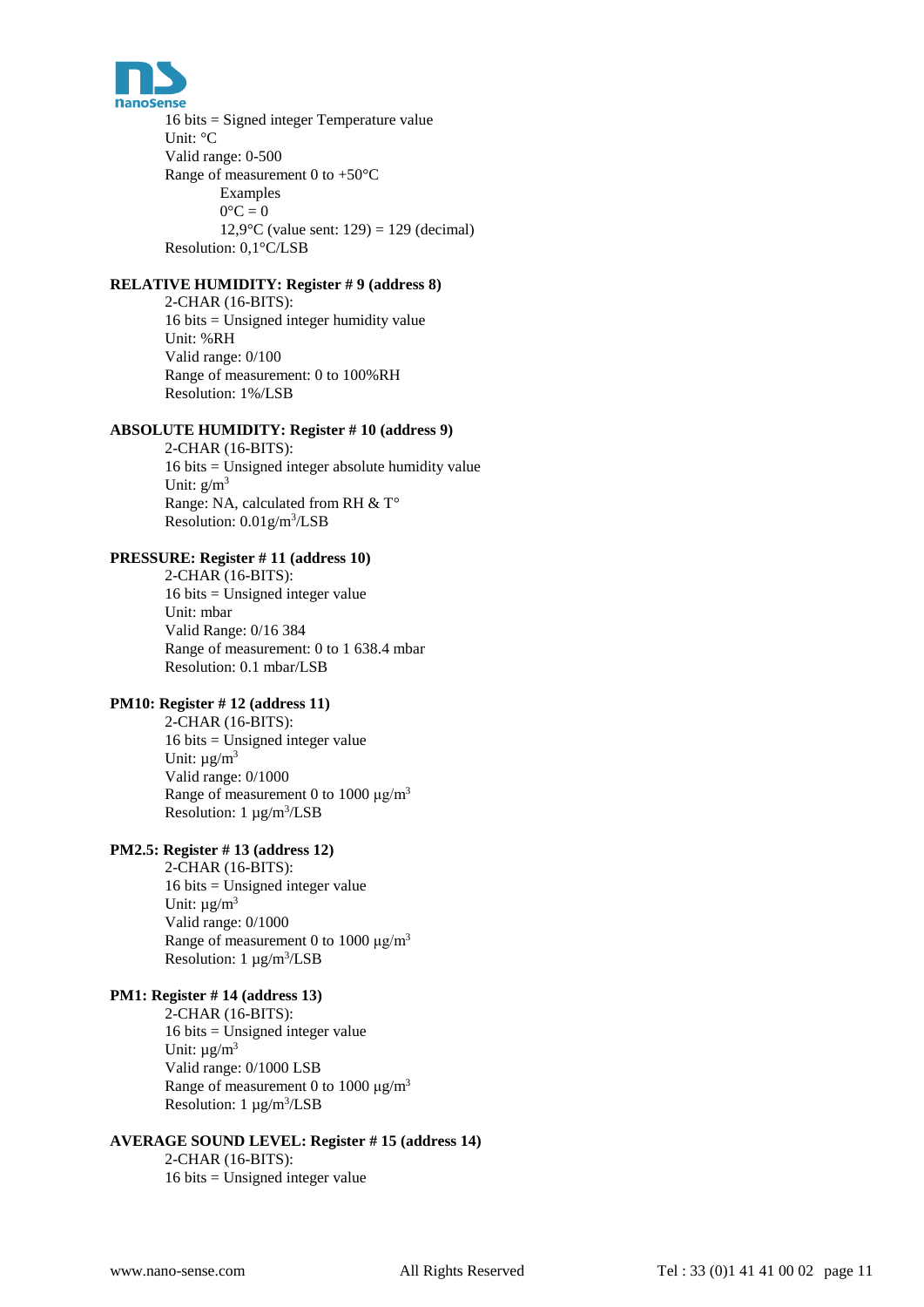

Period of measurement: 30 seconds Unit: dB Valid Range: 0/122 Range of measurement: 0 to 120 dB Resolution: 1 dB/LSB

#### **PEAK SOUND LEVEL: Register # 16 (address 15)**

2-CHAR (16-BITS): 16 bits = Unsigned integer value Period of measurement: 30 seconds Unit: dB Valid Range: 0/122 Range of measurement: 0 to 120 dB Resolution: 1 dB/LSB

### **LUX: Register # 17 (address 16)**

2-CHAR (16-BITS): 16 bits = Unsigned integer value Unit: Lux Valid Range: 0/30 000 Range of measurement 0 to 30 000 Lux Resolution: 1 lux/LSB

### **LIGHT COLOR T°: Register # 18 (address 17)**

2-CHAR (16-BITS): 16 bits = Unsigned integer value Unit: Degree Kelvin Valid Range: 0/65 535 Range of measurement 600°K to 10 000°K

### **LIGHT FLICKERING: Register # 19 (address 18)**

Resolution: 1°K/LSB

2-CHAR (16-BITS):  $16 \text{ bits} =$  Unsigned integer value Unit: % Valid Range: 0-100 Range of measurement 0 to 100% Resolution: 1%/LSB

#### **SULPHUROUS ODORS: Register # 20 (address 19)**

2-CHAR (16-BITS): 16 bits = Unsigned integer value Unit: No Valid Range: 1 to 10 Resolution: 0.1/LSB

#### **NOX: Register # 21 (address 20)**

Growth potential 2-CHAR (16-BITS): 16 bits = Unsigned integer value Unit: ppb Valid Range: 20 to 500ppb Resolution: 1ppb/LSB

### **OZONE (O3): Register # 22 (address 21)**

2-CHAR (16-BITS): 16 bits = Unsigned integer value Unit: ppb Valid Range: 20 to 500ppb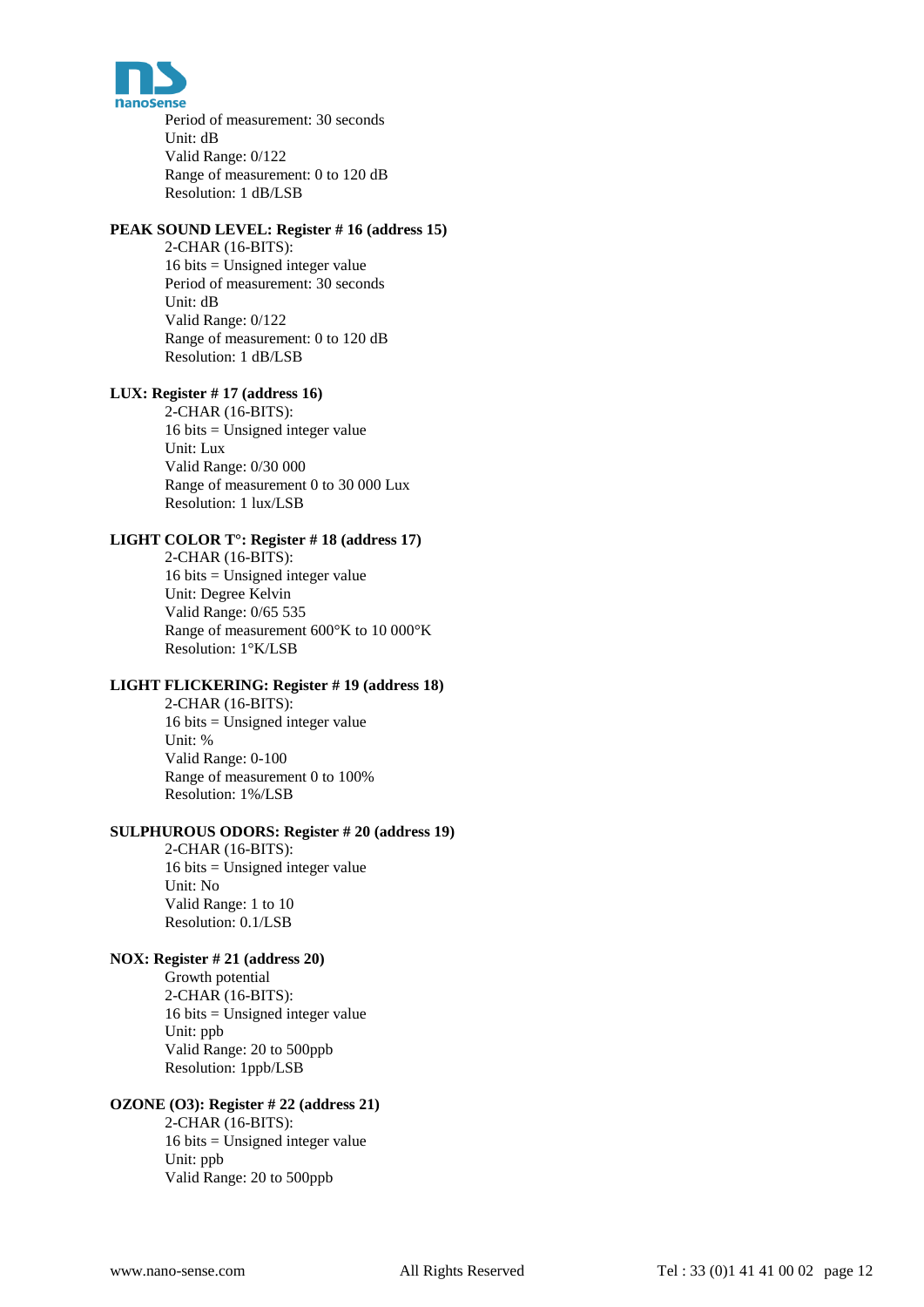

#### **2 SPEEDS VENTILATION ON OFF COMMAND: Register # 25 (address 24)**

2-CHAR (16-BITS): Character 1: Fan Speed 1 Character 2: Fan Speed 2

00: Ventilation Off FF: Ventilation ON

Example:

- Fan 1 ON

- Fan 2 OFF

| <b>REGISTER #20 : ON OFF 2 FAN SPEEDS COMMAND</b> |  |             |  |  |  |  |  |  |  |  |
|---------------------------------------------------|--|-------------|--|--|--|--|--|--|--|--|
| Character 1                                       |  | Character 2 |  |  |  |  |  |  |  |  |
|                                                   |  |             |  |  |  |  |  |  |  |  |
| $4$ -CHAR = 16-BITS                               |  |             |  |  |  |  |  |  |  |  |

#### **LINEAR VENTILATION COMMAND: Register # 26 (address 25)**

#### 2-CHAR (16-bit)

Value between 0 and 100%. This value can be used to control ventilation in continues. To be noted that to keep the building health a minimum of 10% is applied.

For Automatic Baseline Calibration of CO2 and VOC sensors, the ventilation will be activated at 100% during 30 minutes once every 15 days.

#### **2 SPEEDS RECYCLING ON OFF COMMAND: Register # 27 (address 26)**

Growth potential

#### **LINEAR RECYCLING COMMAND: Register # 28 (address 27)**

Growth potential

#### **HEATING COMMANDS: Register # 29 (address 28)**

2-CHAR (16-bit)

On/Off command:

00: Off

FF: On

Linear command value between 0 and 100%. This value can be used to control heating in continues.

| <b>REGISTER #29 : HEATING COMMAND</b>                       |  |  |  |  |  |  |  |  |  |  |
|-------------------------------------------------------------|--|--|--|--|--|--|--|--|--|--|
| Character 1 (On/Off command)   Character 2 (Linear command) |  |  |  |  |  |  |  |  |  |  |
| $4$ -CHAR = 16-BITS                                         |  |  |  |  |  |  |  |  |  |  |

**COOLING COMMANDS: Register # 30 (address 29)** 2-CHAR (16-bit)

On/Off command:

- $00:$  Off
- FF: On

Value between 0 and 100%. This value can be used to control air conditioning in continues.

| <b>REGISTER #30 : HEATING COMMAND</b>                       |  |  |  |  |  |  |  |  |  |  |
|-------------------------------------------------------------|--|--|--|--|--|--|--|--|--|--|
| Character 1 (On/Off command)   Character 2 (Linear command) |  |  |  |  |  |  |  |  |  |  |
| $4-CHAR = 16-BITS$                                          |  |  |  |  |  |  |  |  |  |  |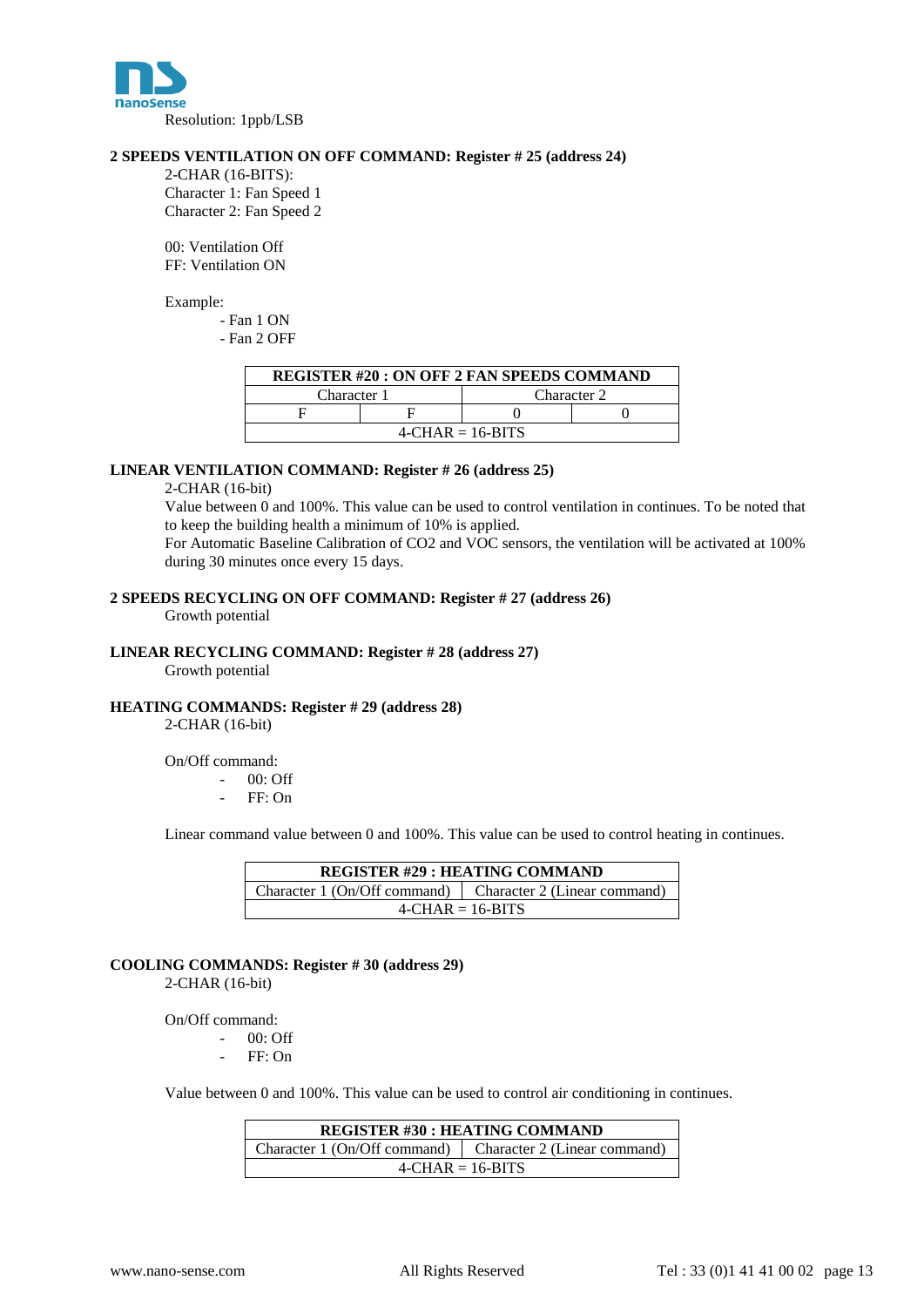

#### **COGNITIVITY INDEX: Register # 31 (address 30)**

2-CHAR (16-bit) Cognitivity / productivity Value between 0 and 100%

#### **QUALITY OF SLEEP INDEX: Register # 32 (address 31)**

2-CHAR (16-bit) Quality of sleep Value between 0 and 100%

**LONG TERM HEALTH INDEX: Register # 33 (address 32)** 2-CHAR (16-bit) Value between 0 and 100%

**SHORT TERM HEALTH INDEX: Register # 34 (address 33)** 2-CHAR (16-bit)

Value between 0 and 100%

**BUILDING HEALTH INDEX: Register # 35 (address 34)** 2-CHAR (16-bit)

Value between 0 and 100%

### **RESPIRATORY TRACT IRRITATION INDEX: Register # 36 (address 35)**

2-CHAR (16-bit) Value between 0 and 100%

#### **OLFACTORY COMFORT INDEX: Register # 37 (address 36)**

2-CHAR (16-bit) Value between 0 and 100%

#### **RISK OF VIRUS SPREADING INDEX: Register # 38 (address 37)**

2-CHAR (16-bit) Value between 0 and 100%

#### **IAQ PROBE FLOOR: Register # 39 (address 38)**

2-CHAR (16-bit) Used to adjust outdoor air quality measured at 2-3m to the window altitude (based on 3m par floor)

#### **ACTION CODE: Register # 40 (address 39)**

Launch an action via Modbus and read the status:

- Calibrate CO2 (and VOC sensors for probe delivered after November 2021):
	- o 0xCA00 : A calibration has been requested
	- o 0xCA01 : A calibration is underway (the 20 minutes' calibration count down has been launched)
	- o 0xCA02 : The calibration has been performed successfully
	- o 0xCA03 : The calibration has failed
- Air flushing opportunity for ABC:
	- o 0xF701 : A flushing opportunity has occurred (once an hour to 4 time per day)<br>
	o 0xF700 : The flushing opportunity has been interrupted (occupancy detected)
		- $\therefore$  The flushing opportunity has been interrupted (occupancy detected)
- Acknowledgment
	- o o 0xA00 Default acknowledgment (LEDs return to normal state)
	- o o 0xA01 Acknowledgment executed successfully

#### **OUTDOOR FAÇADE 1 T°: Register # 41 (address 40)**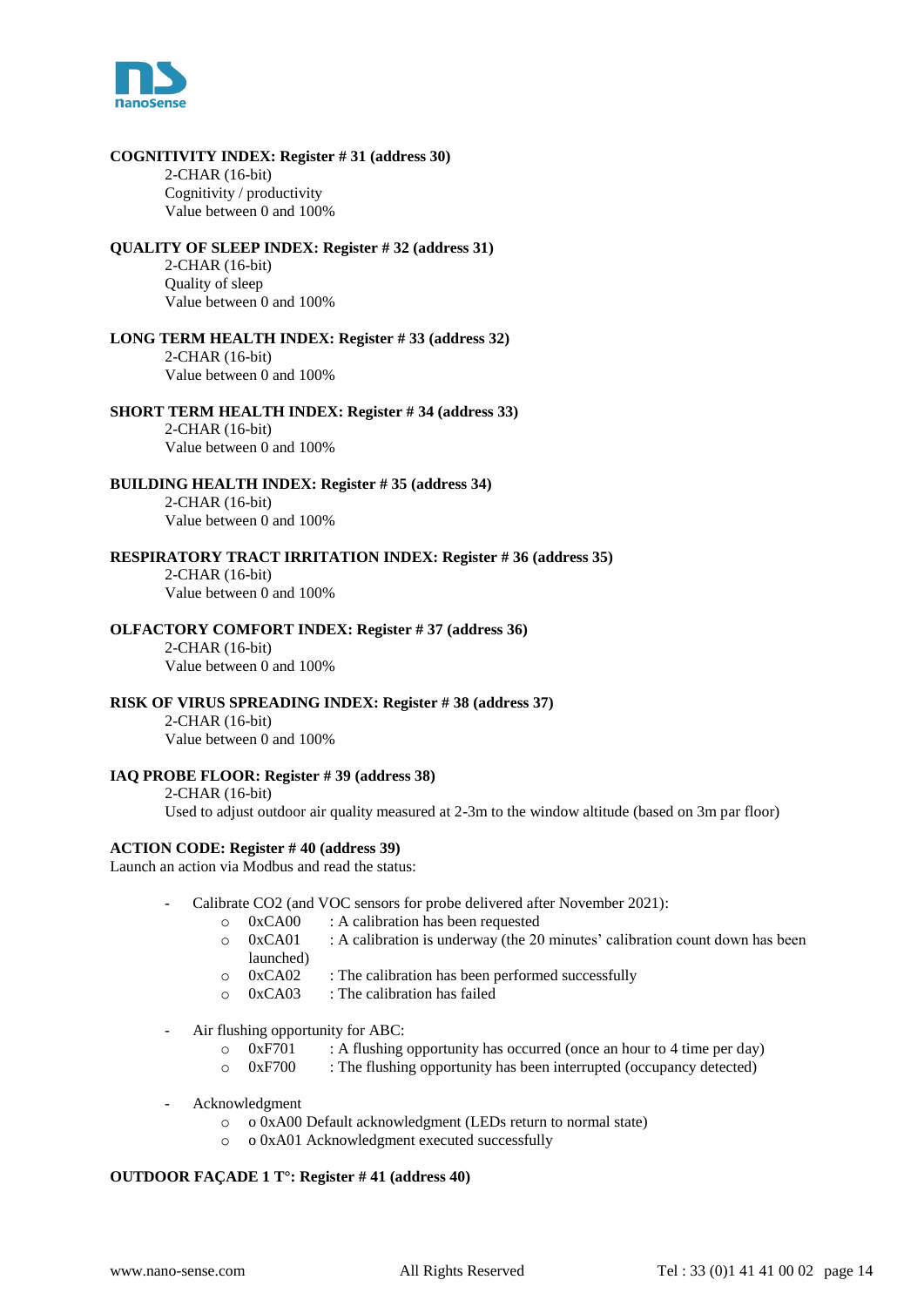

2-CHAR (16-bit) Outdoor temperature on indicated façade by LED position.  $16 \text{ bits} = \text{temperature value (signed)}$ 

Examples  $0^{\circ}C = 0$ 12,9 $^{\circ}$ C (value sent: 129) = 129 (decimal)  $-5^{\circ}$ C (value sent:  $-50$ ) =  $-32718$  (decimal) (complement at 2 on 16 bits: 1 bit for sign + 15 bits for value) Range of measurement -20 to +50°C Resolution: 0,1°C/LSB

### **OUTDOOR FAÇADE 1 RELATIVE HUMIDITY: Register # 42 (address 41)**

2-CHAR (16-BITS): 16 bits = Unsigned integer value Unit: %RH Valid range: 0/100 Range of measurement: 0 to 100%RH Resolution: 1%/LSB

#### **OUTDOOR FAÇADE 1 PM10: Register # 43 (address 42)**

2-CHAR (16-BITS): 16 bits = Unsigned integer value Valid range: 0/1000 Range of measurement 0 to 1000  $\mu$ g/m<sup>3</sup> Resolution:  $1 \mu g/m^3 / LSB$ 

#### **OUTDOOR FAÇADE 1 PM2.5: Register # 44 (address 43)**

2-CHAR (16-BITS): 16 bits = Unsigned integer value Valid range: 0/1000 Range of measurement 0 to 1000  $\mu$ g/m<sup>3</sup> Resolution:  $1 \mu g/m^3 / LSB$ 

# **OUTDOOR FAÇADE 1 PM1: Register # 45 (address 44)**

2-CHAR (16-BITS): 16 bits = Unsigned integer value Valid range: 0/1000 Range of measurement 0 to 1000 μg/m<sup>3</sup> Resolution:  $1 \mu g/m^3 / LSB$ 

#### **OUTDOOR FAÇADE 1 NO2: Register # 46 (address 45)**

2-CHAR (16-BITS): 16 bits = Unsigned integer value Valid range  $200 \mu g/m^3$ Resolution:  $0.2 \mu g/m^3 / LSB$ 

## **OUTDOOR FAÇADE 1 O3: Register # 47 (address 46)**

2-CHAR (16-BITS): 16 bits = Unsigned integer value Valid range  $200 \mu g/m^3$ Resolution:  $0.2 \mu g/m^3 / LSB$ 

#### **OUTDOOR FAÇADE 1 AVERAGE SOUND LEVEL: Register # 48 (address 47)**

2-CHAR (16-BITS): 16 bits = Unsigned integer value Period of measurement: 30 seconds Unit: dB Valid Range: 0/122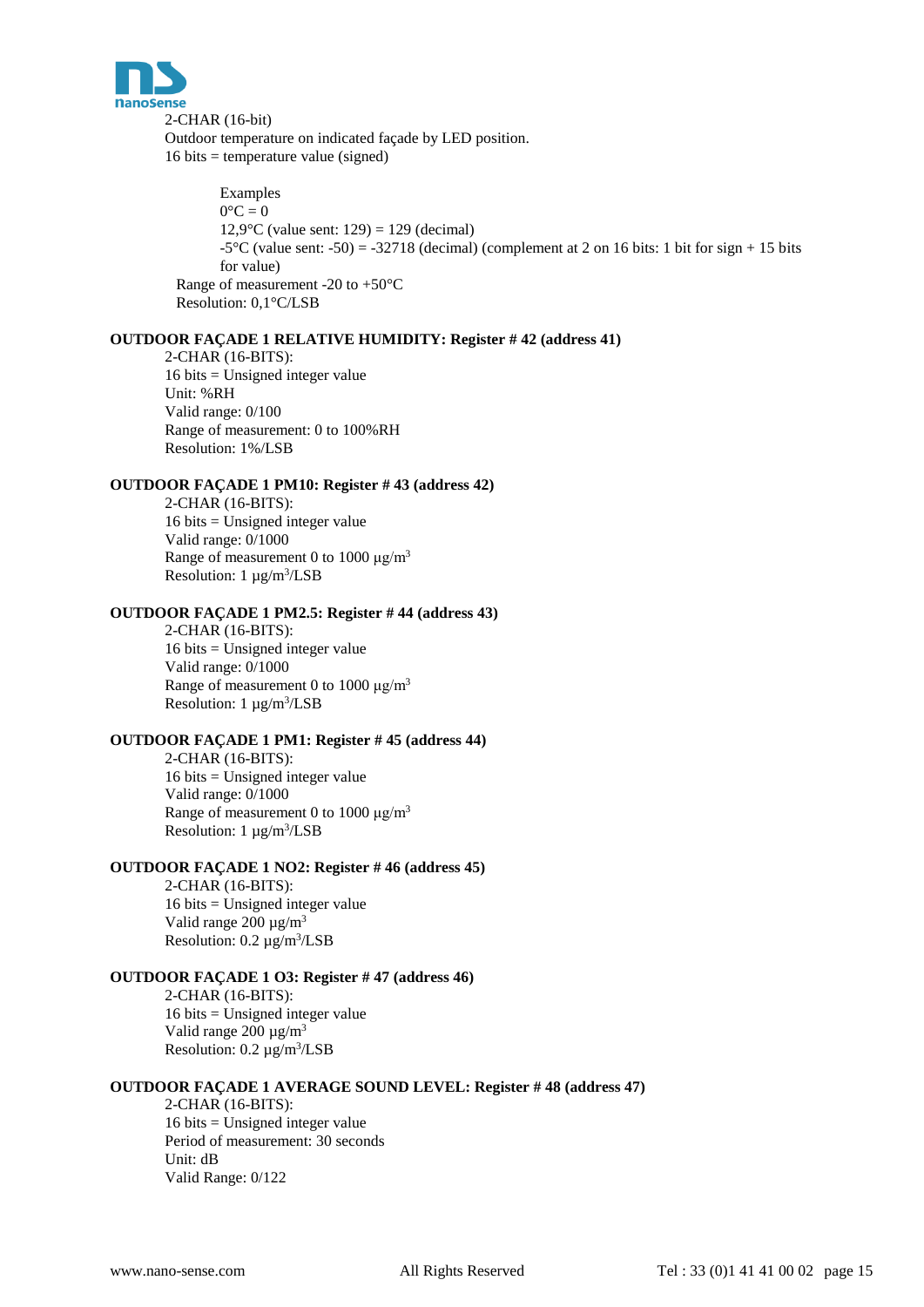

#### **OUTDOOR FAÇADE 1 PEAK SOUND LEVEL: Register # 49 (address 48)**

2-CHAR (16-BITS): 16 bits = Unsigned integer value Period of measurement: 30 seconds Unit: dB Valid Range: 0/122 Resolution: 1 dB/LSB

#### **OUTDOOR FAÇADE 2 T°: Register # 52 (address 51)**

2-CHAR (16-bit) Outdoor temperature on indicated façade by LED position. 16 bits = Unsigned integer value

Examples  $0^{\circ}C = 0$ 12,9 $^{\circ}$ C (value sent: 129) = 129 (decimal)  $-5^{\circ}$ C (value sent:  $-50$ ) =  $-32718$  (decimal) (complement at 2 on 16 bits: 1 bit for sign + 15 bits for value) Range of measurement -20 to +50°C Resolution: 0,1°C/LSB

#### **OUTDOOR FAÇADE 2 RELATIVE HUMIDITY: Register # 53 (address 52)**

2-CHAR (16-BITS): 16 bits = humidity value (not signed) Unit: %RH Valid range: 0/100 LSB Range of measurement: 0 to 100%RH Resolution: 1%/LSB

#### **OUTDOOR FAÇADE 2 PM10: Register # 54 (address 53)**

2-CHAR (16-BITS): 16 bits = Unsigned integer value Valid range: 0/1000 LSB Unit:  $\mu$ g/m<sup>3</sup> Range of measurement 0 to 1000 μg/m<sup>3</sup> Resolution:  $1 \mu g/m^3 / LSB$ 

#### **OUTDOOR FAÇADE 2 PM2.5: Register # 55 (address 54)**

2-CHAR (16-BITS): 16 bits = Unsigned integer value Unit:  $\mu$ g/m<sup>3</sup> Valid range: 0/1000 LSB Range of measurement 0 to 1000  $\mu$ g/m<sup>3</sup> Resolution:  $1 \mu g/m^3 / LSB$ 

## **OUTDOOR FAÇADE 2 PM1: Register # 56 (address 55)**

2-CHAR (16-BITS): 16 bits = Unsigned integer value Unit:  $\mu$ g/m<sup>3</sup> Valid range: 0/1000 LSB Range of measurement 0 to 1000  $\mu$ g/m<sup>3</sup> Resolution:  $1 \mu g/m^3 / LSB$ 

### **OUTDOOR FAÇADE 2 NO2: Register # 57 (address 56)**

2-CHAR (16-BITS): 16 bits = Unsigned integer value Unit:  $\mu$ g/m<sup>3</sup>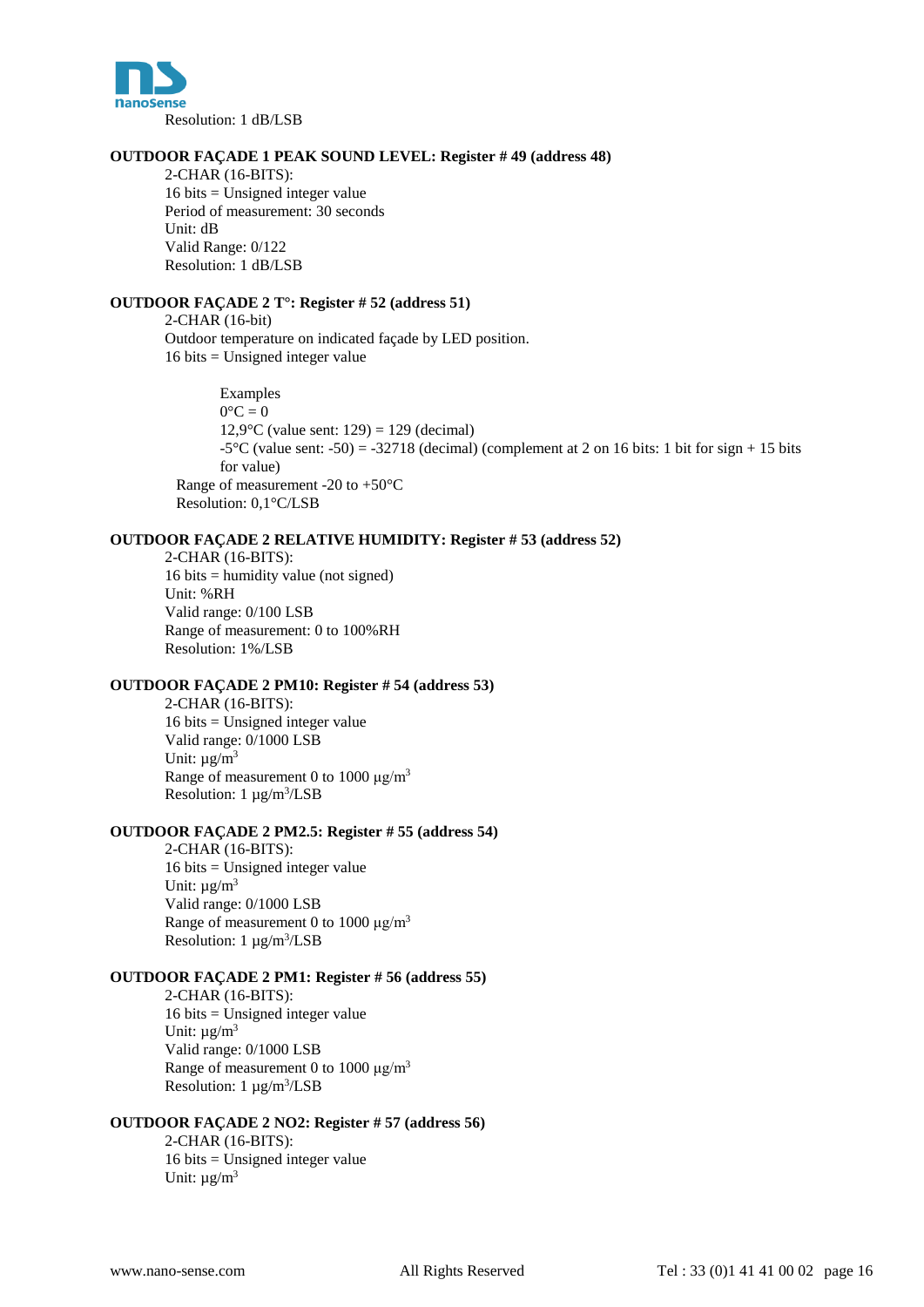

#### **OUTDOOR FAÇADE 2 O3: Register # 58 (address 57)**

2-CHAR (16-BITS): Unit:  $\mu$ g/m<sup>3</sup> Valid range  $200 \mu g/m^3$ Resolution:  $0.1 \mu g/m^3 / LSB$ 

#### **OUTDOOR FAÇADE 2 AVERAGE SOUND LEVEL: Register # 59 (address 58)**

2-CHAR (16-BITS): 16 bits = Unsigned integer value Period of measurement: 30 seconds Unit: dB Valid Range: 0/122 LSB Resolution: 1 dB/LSB

#### **OUTDOOR FAÇADE 2 PEAK SOUND LEVEL: Register # 60 (address 59)**

2-CHAR (16-BITS): 16 bits = Unsigned integer value Period of measurement: 30 seconds Unit: dB Valid Range: 0/122 LSB Resolution: 1 dB/LSB

**REMOTE LEDs: Register # 63 (address 62)**

2-CHAR (16-bit)

BIT  $0: 0 \rightarrow$  LED Flag Remote Off 1 → LED Flag Remote ON

#### BIT 1 & 2: Blue and yellow LEDs driving mode

- **0 0 → ON / OFF mode**
- 0 1  $\rightarrow$  Slow breathing mode
- 1 0  $\rightarrow$  Fast breathing mode
- 1 0  $\rightarrow$  Reserved (assumed ON / OFF)
- BIT 3 :  $0 \rightarrow$  Blue LED Off  $1 \rightarrow$  Blue LED active
- BIT 4 :  $0 \rightarrow$  Yellow LED Off  $1 \rightarrow$  Yellow LED active
- BIT 5:  $0 \rightarrow$  Window Green left LED Off  $1 \rightarrow$  Window Green left LED On
- BIT 6:  $0 \rightarrow$  Window Red left LED Off  $1 \rightarrow$  Window Red left LED On
- BIT 7:  $0 \rightarrow$  Window Green right LED Off  $1 \rightarrow$  Window Green right LED On
- BIT 8:  $0 \rightarrow$  Window Red right LED Off  $1 \rightarrow$  Window Red right LED On

There is no red maintenance LED remote control as it is reserved to failures detected by the probe itself and will override the remote led driving.

#### **LEDs DIMMING: Register # 64 (address 63)**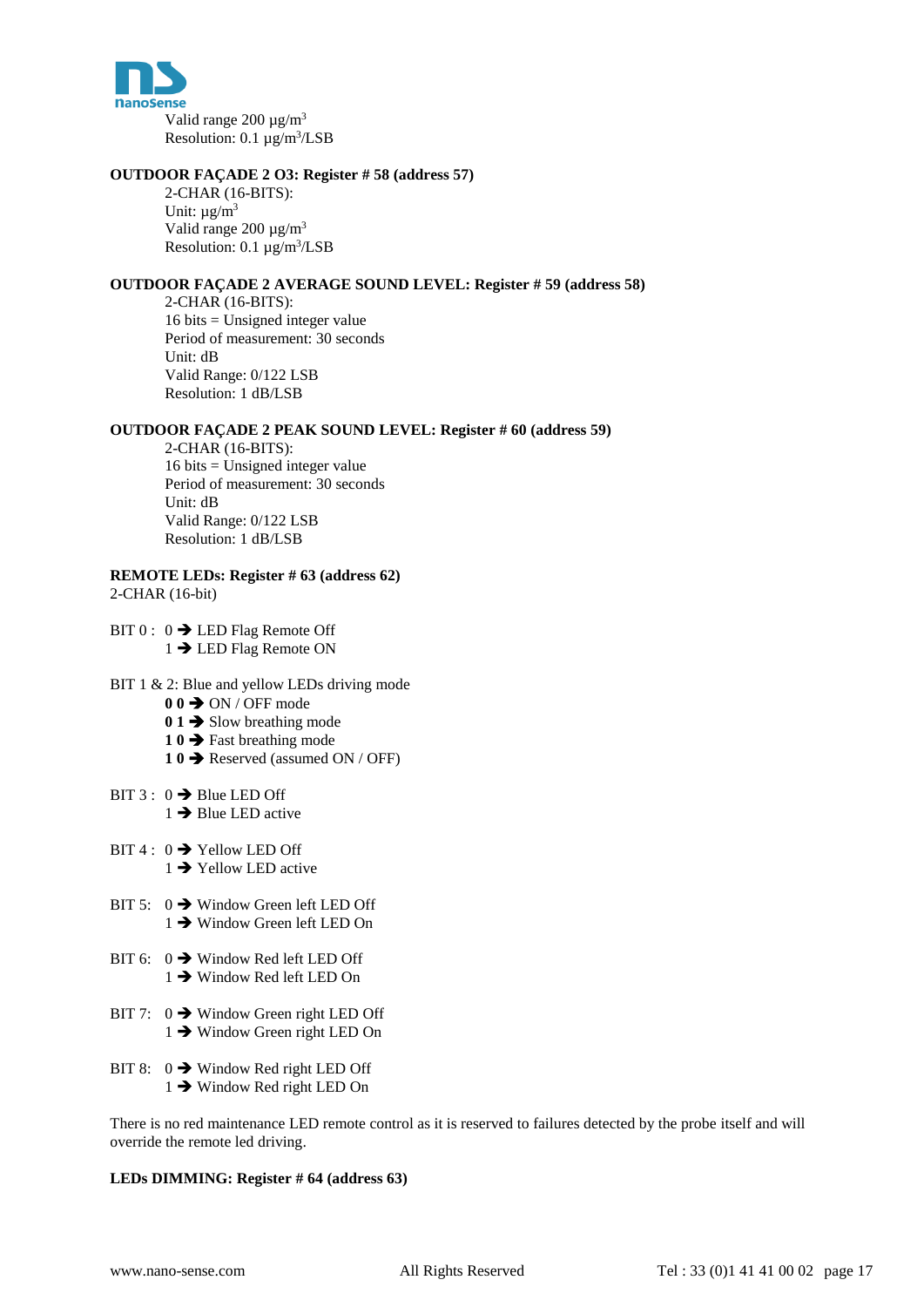

| <b>REGISTER #29 : LEDS DIMMING</b> |                        |  |  |  |  |  |  |  |  |  |
|------------------------------------|------------------------|--|--|--|--|--|--|--|--|--|
| Byte 1                             | $B$ <sub>yte</sub> $0$ |  |  |  |  |  |  |  |  |  |
| LED Dimming $(\%)$                 | <b>LEDs Rules</b>      |  |  |  |  |  |  |  |  |  |
| $16-BITS$                          |                        |  |  |  |  |  |  |  |  |  |

2-CHAR (16-bit) Byte 0: LEDs Rules Byte 1: LEDs Dimming in %

LEDS dimming Value between 0 and 100%

- BIT 0:  $0 \rightarrow$  Dimming on physiological effects  $1 \rightarrow$  Dimming on thresholds
- BIT 1:  $0 \rightarrow$  Off at night
	- $1 \rightarrow$  On at night
- BIT 2:  $0 \rightarrow 100\%$  of dimming set point at night (if Bit 1 at 1)
	- $1 \rightarrow 10\%$  of dimming set point at night (if Bit 1 at 1)

# **REMEDIATION ON THRESHOLD OR PHYSIOLOGICAL EFFECTS: Register # 65 (address 64)**

|     |      | $2$ -CHAR $(16$ -BITS $)$ : |             |     |             |            |    |    |    |           |    |                       |           |                |    |
|-----|------|-----------------------------|-------------|-----|-------------|------------|----|----|----|-----------|----|-----------------------|-----------|----------------|----|
| B15 | 'B14 | <b>B</b> 13                 | <b>B</b> 12 | B11 | <b>B</b> 10 | <b>B</b> 9 | B8 | B7 | B6 | <b>B5</b> | B4 | <b>B</b> <sub>3</sub> | <b>B2</b> | B <sub>1</sub> | B0 |

BIT 0:  $0 \rightarrow$  Thresholds on concentration setpoints with OR  $1 \rightarrow$  Physiological effects

### **CO2 SET POINT: Register 66 (address 65)**

2-CHAR (16-bit) Resolution: Same as measure Default value: 1000ppm Range: 500 to 2250ppm

#### **VOC SET POINT: Register # 67 (address 66)**

2-CHAR (16-bit) Resolution: Same as measure Default value:  $300\mu g/m^3$ Range: 0 to  $25500 \mu g/m^3$ 

#### **RH HIGH SET POINT: Register # 68 (address 67)**

2-CHAR (16-bit) Default value: 75% Range: 0 to 100%

#### **PM2.5 SET POINT: Register # 69 (address 68)**

2-CHAR (16-bit) Resolution: Same as measure Default value: 20µg/m<sup>3</sup> Range: 10 to  $255\mu g/m^3$ 

#### **PRODUCTIVITY SET POINT: Register # 71 (address 70)**

2-CHAR (16-bit) Value between 0 and 100% Default value: 80% Range: 0 to 90%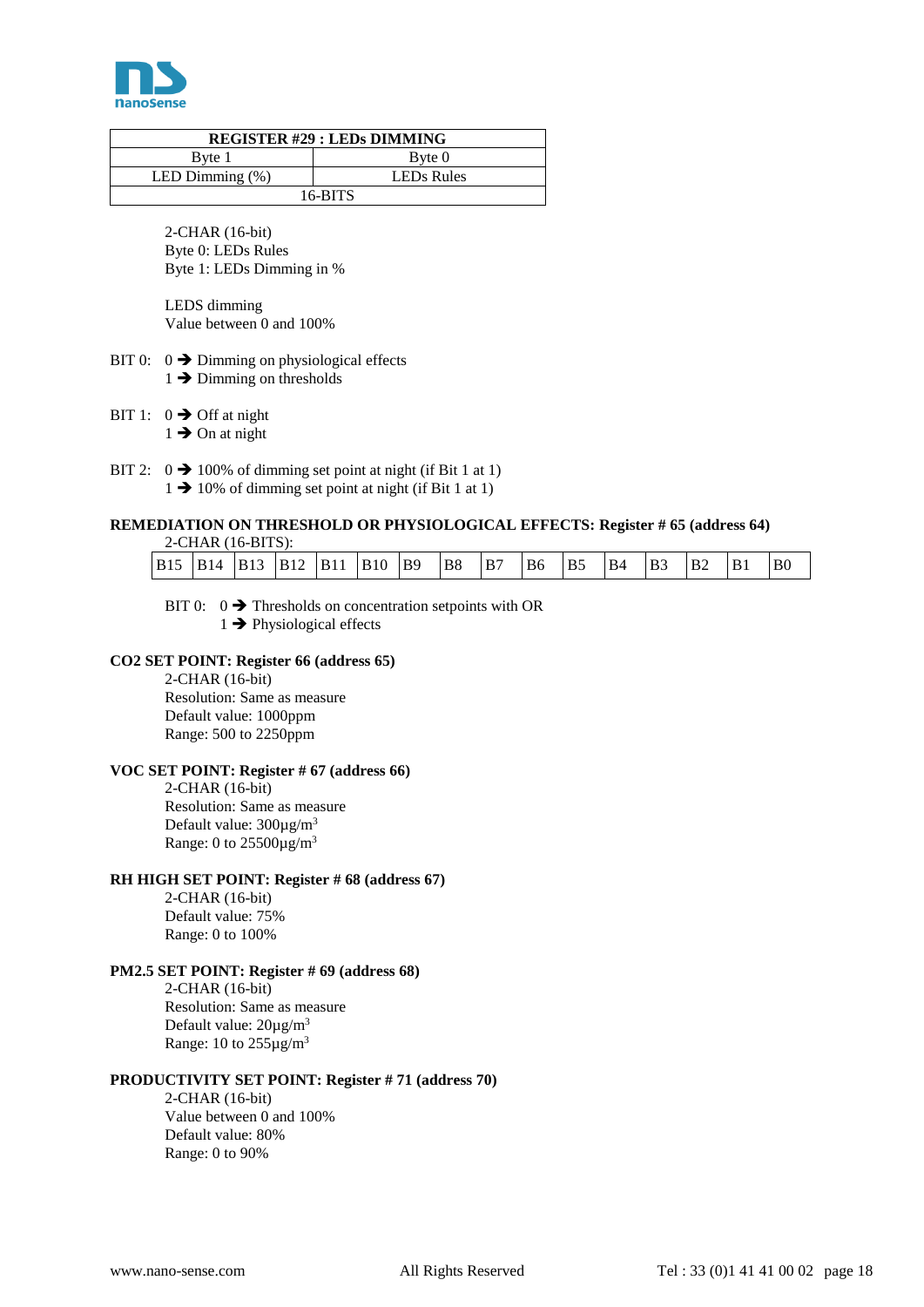

#### **QUALITY OF SLEEP SET POINT: Register # 72 (address 71)**

2-CHAR (16-bit) Value between 0 and 100% Default value: 80% Range: 0 to 90%

# **LONG TERM HEALTH SET POINT: Register # 73 (address 72)**

2-CHAR (16-bit)

Value between 0 and 100% Default value: 80% Range: 0 to 90%

#### **SHORT TERM HEALTH SET POINT: Register # 74 (address 73)**

2-CHAR (16-bit) Value between 0 and 100% Default value: 80% Range: 0 to 90%

#### **BUILDING HEALTH SET POINT: Register # 75 (address 74)**

2-CHAR (16-bit) Value between 0 and 100% Default value: 80% Range: 0 to 90%

#### **RESPIRATORY TRACT IRRITATION SET POINT: Register # 76 (address 75)**

2-CHAR (16-bit) Value between 0 and 100% Default value: 80% Range: 0 to 90%

#### **OLFACTORY COMFORT SET POINT: Register # 77 (address 76)**

2-CHAR (16-bit) Value between 0 and 100% Default value: 80% Range: 0 to 90%

#### **HEATING SETPOINT (in 0.1 °C): Register # 78 (address 77)**

2-CHAR (16-BITS) 16 bits = temperature value (unsigned) Examples 20.9 $^{\circ}$ C (value sent: 209) = 209 (decimal)

#### **COOLING SETPOINT OFFSET (in 0.1 °C): Register # 79 (address 78)** 2-CHAR (16-BITS) 16 bits = temperature value (unsigned)

Examples  $2.9^{\circ}$ C (value sent: 29) = 29 (decimal) Offset of register 78 (cooling set point) register 78-79)

# **IP NETWORK REGISTRATION: Register # 80 (address 79)** (Specific to POE version with external POE interface)

#### 16-BITS

Byte  $1: = 00$  and Byte 0: FF: Registration requested Byte  $1:$  = FF and Byte 0: 00: Registration acknowledge, no request

| <b>REGISTER #40 : IP NETWORK REGISTRATION</b> |  |        |  |  |  |  |  |  |  |  |
|-----------------------------------------------|--|--------|--|--|--|--|--|--|--|--|
| Byte                                          |  | Byte 0 |  |  |  |  |  |  |  |  |
|                                               |  |        |  |  |  |  |  |  |  |  |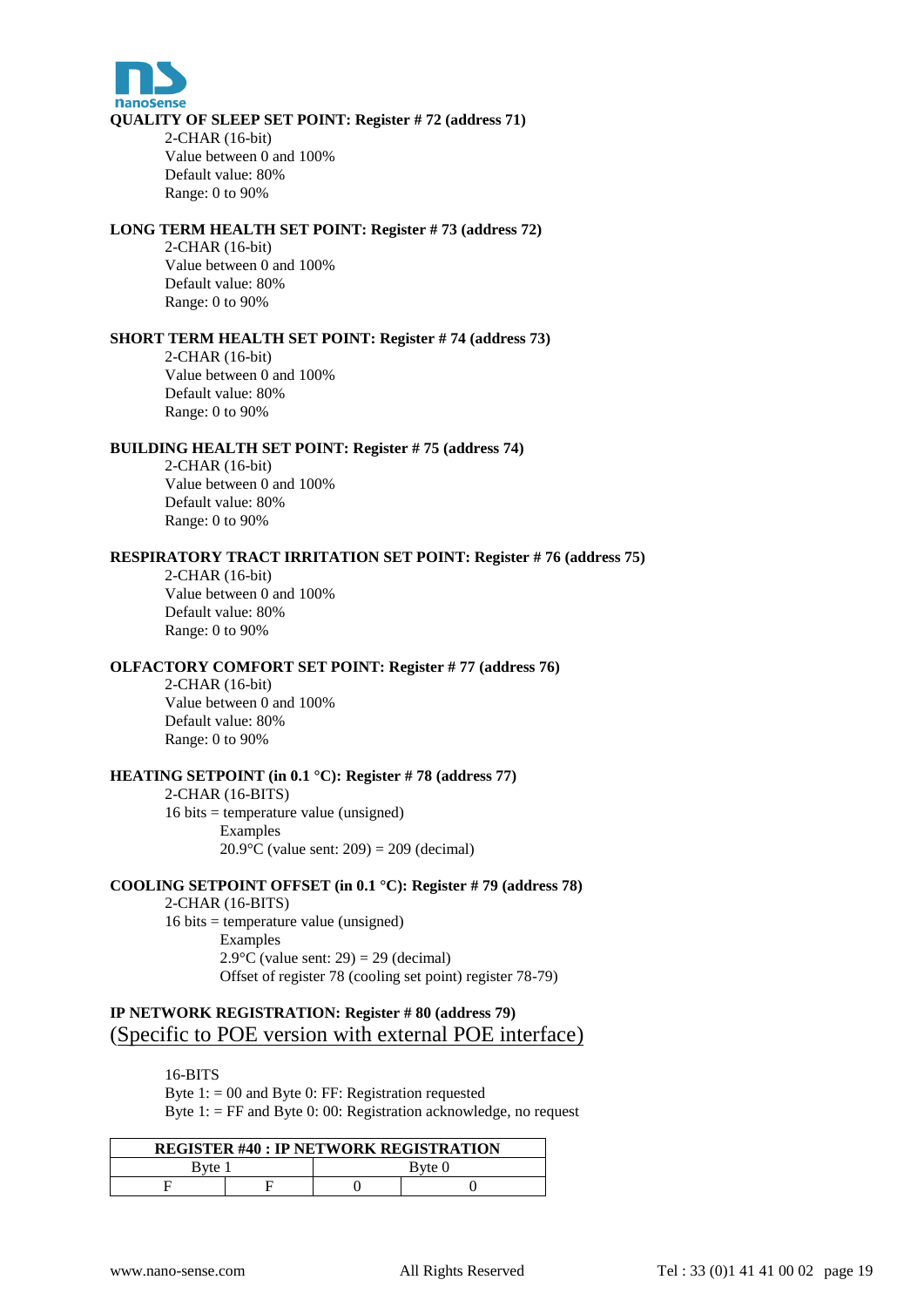

16-BITS

#### **VOC TYPE: Register # 81 (address 80)**

16-BITS Enumeration 0: AMS MEMS sensor (sensitive to occupancy) 1: IDT MEMS sensor (not sensitive to occupancy)

#### **FREE COOLING MODE Register # 82 (address 81)**

2-CHAR (16-BITS)

This mode can be decided from the sensor based on the delta T if an outdoor air quality sensor is used. The delta T is defined via the smartphone App.

The configuration of the free cooling mode  $(T^{\circ}$  regulation and its setpoint or a percentage of the nominal flow (or opening angle of a damper) can also be configured via the smartphone App. In this case, the information comes from the sensor for the benefit of the HVAC or a double flow ventilation which must disengage its heat exchanger and continue to provide sufficient air flow. If the ventilation is a simple flow, the free cooling information is used to activate the maximum air flow.

This mode can be decided at the HVAC or at the double flow ventilation level when it has an outdoor T<sup>o</sup> sensor and a free cooling setting (delta T, heat exchanger disengagement, air flow or pressure). In this case, the probe controls dampers or VAV on a thermal criterion according to the configuration via the App. Indeed, at night, in case of unoccupancy, the air flow tends to be reduced but the requirement of free cooling requires on the contrary a maximum air flow. This message makes it possible to overcome this contradiction.

#### **MODE: Register # 83 (address 82)**

Modes are similar to those used in KNX 2-CHAR (16-BITS)

Byte #1 Enumeration (Low Significant Byte):

| Value | Mode               |
|-------|--------------------|
|       | Comfort            |
|       | Eco                |
|       | Night              |
|       | Maintenance (Stop) |

Depending on the NFC configuration, the mode can be decided internally (light sensor for Night mode, CO2 sensor for Comfort mode (occupancy) and Eco mode (unoccupancy) or externally (the automat can retrieve information from occupancy and night sensors and sent the Mode to be applied to the sensor). Note that the maintenance mode can be forced to stop the ventilation, heating and air conditioning. However, if window sensors are used, the automat can use this mode to do the same after a timeout.

| <b>Exemption byte</b> | <b>Value</b> |
|-----------------------|--------------|
| 0                     | Never end    |
| 1                     | On event     |
| $\overline{2}$        | 15 minutes   |
| 3                     | 30 minutes   |
| 4                     | 1 hour       |
| 5                     | 2 hours      |
| б                     | 6 hours      |
| 7                     | 12 hours     |
| 8                     | 24 hours     |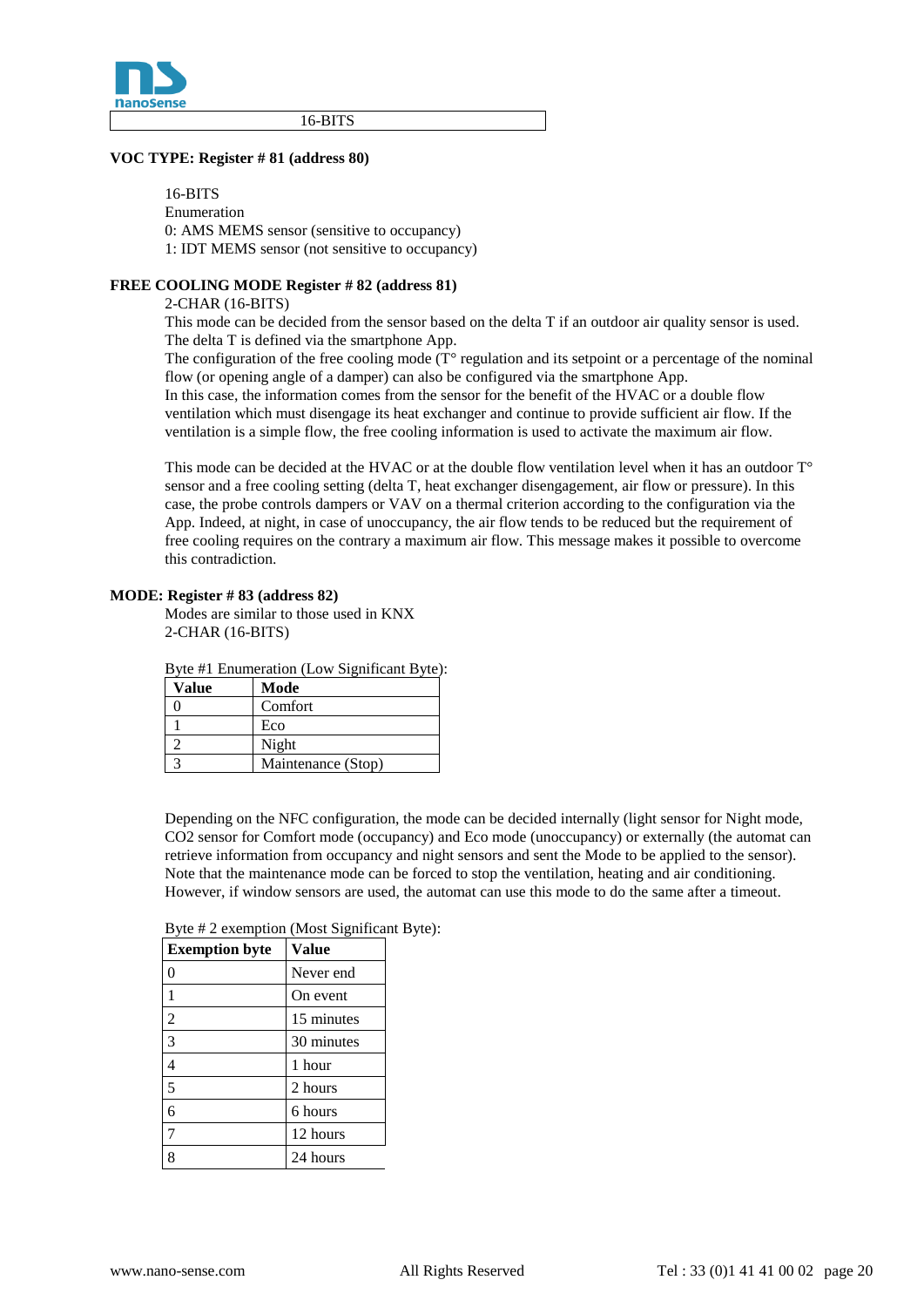

In case of a mode received via ModBus, the associated exemption applies especially in case of conflict with sensors related to a mode.

Events are mode changes related to internal sensors or external sensors received by radio (ZigBee or Enocean for example).

# <span id="page-20-0"></span>**1.7. Description of Write records**

Only indicated registers are writable to allow adjustment of ventilation, heating and cooling set points, LED dimming and registration acknowledgement.

# <span id="page-20-1"></span>**1.8. Response to master when using function 16 (0x10)**

Write acknowledge:

| <b>FUNCTION CODE</b><br>(0x10) | <b>REGISTER'S</b><br><b>ADDRESS</b> | <b>NUMBER OF</b><br><b>REGISTERS TO</b><br>WRITE |
|--------------------------------|-------------------------------------|--------------------------------------------------|
| 8-BIT                          | 16-BIT                              | 16-RIT                                           |

When ending with an error:

| <b>ERROR CODE</b> | <b>EXCEPTION</b> |
|-------------------|------------------|
| (0x90)            | <b>CODE</b>      |
| 8-BIT             | 8-BIT            |

The exception code used by the EP5000 is the exception n° 3 (Illegal data value). This exception means registration is impossible. For example, if the difference of heating set point and cooling set is less than 5°C

# <span id="page-20-2"></span>**1.9. Timings**

#### **Transmission of the probe**

|        | Min                                       | Max                                   |
|--------|-------------------------------------------|---------------------------------------|
| Zone A | Firmware under 5.9: 30ms                  | Emission rate dependent               |
|        | Firmware from 5.9: 5ms from 9600 bad rate |                                       |
| Zone B | 10ms                                      | 60 <sub>ms</sub>                      |
| Zone C | Baud rate an content dependent            | Baud rate an content dependent        |
| Zone D | Firmware under 5.9: 600ms                 | Firmware under 5.9: 2s (time out)     |
|        | Firmware from 5.9: 10ms to 60ms           | Firmware from 5.9: 200 to 260ms (time |
|        |                                           | out)                                  |

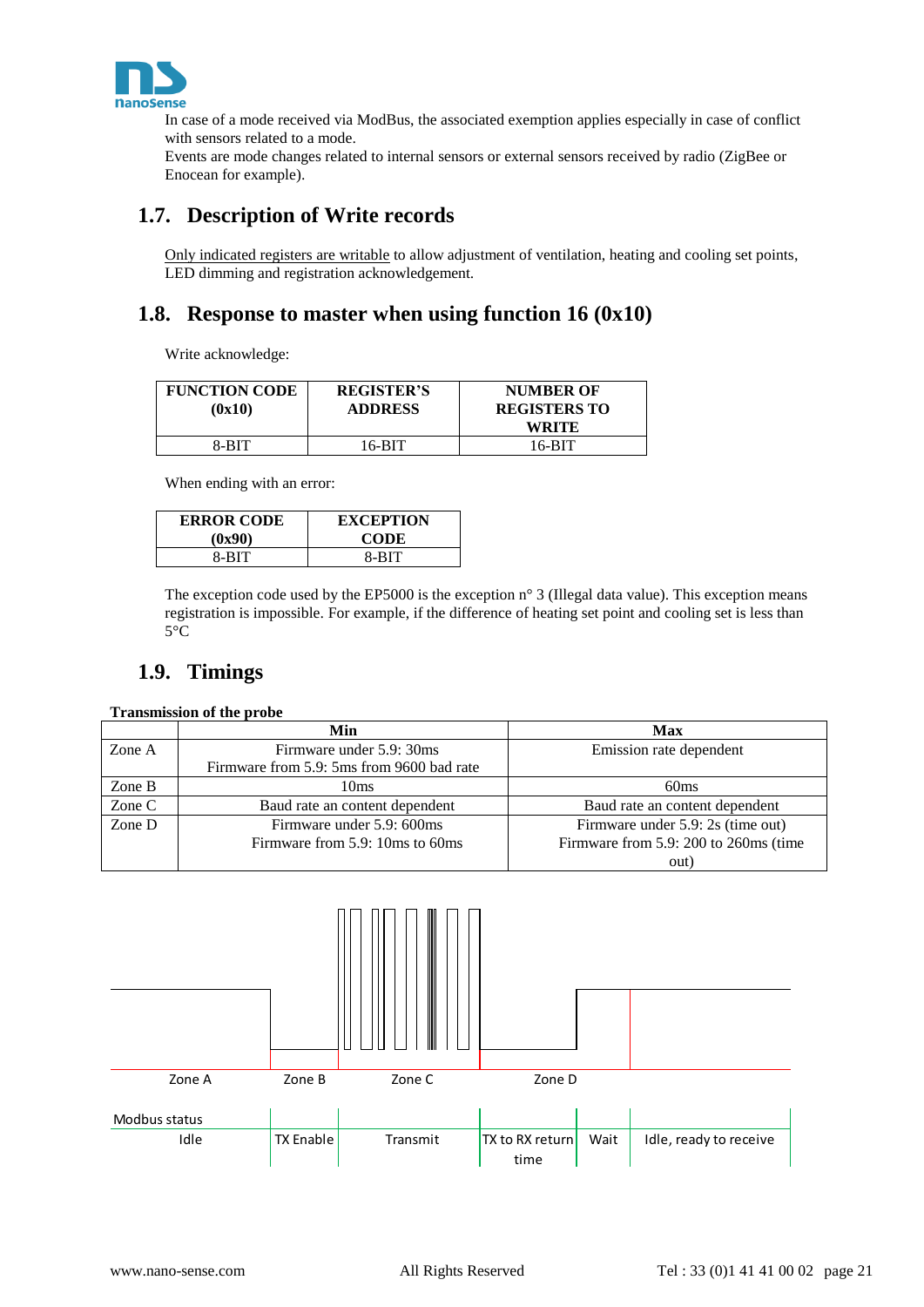

#### **Mechanism:**

Firmware under 5.9

Silence (end of frame): if after the last byte received, there is a silence of 30ms or above, the probe considers this silence as the end of frame.

Each time a byte is received, the 30ms time out is reloaded.

After the silence the acknowledgement to switch in transmission is as per zone B here above.

Firmware from 5.9

Silence (end of frame): if after the last byte received, there is a silence depending of the baud rate (30ms @ 1200 bauds, proportional above and 5ms from 9600 bauds) or above, the probe considers this silence as the end of frame.

Each time a byte is received, the silence time out is reloaded.

After the silence the acknowledgement to switch in transmission is as per zone B here above.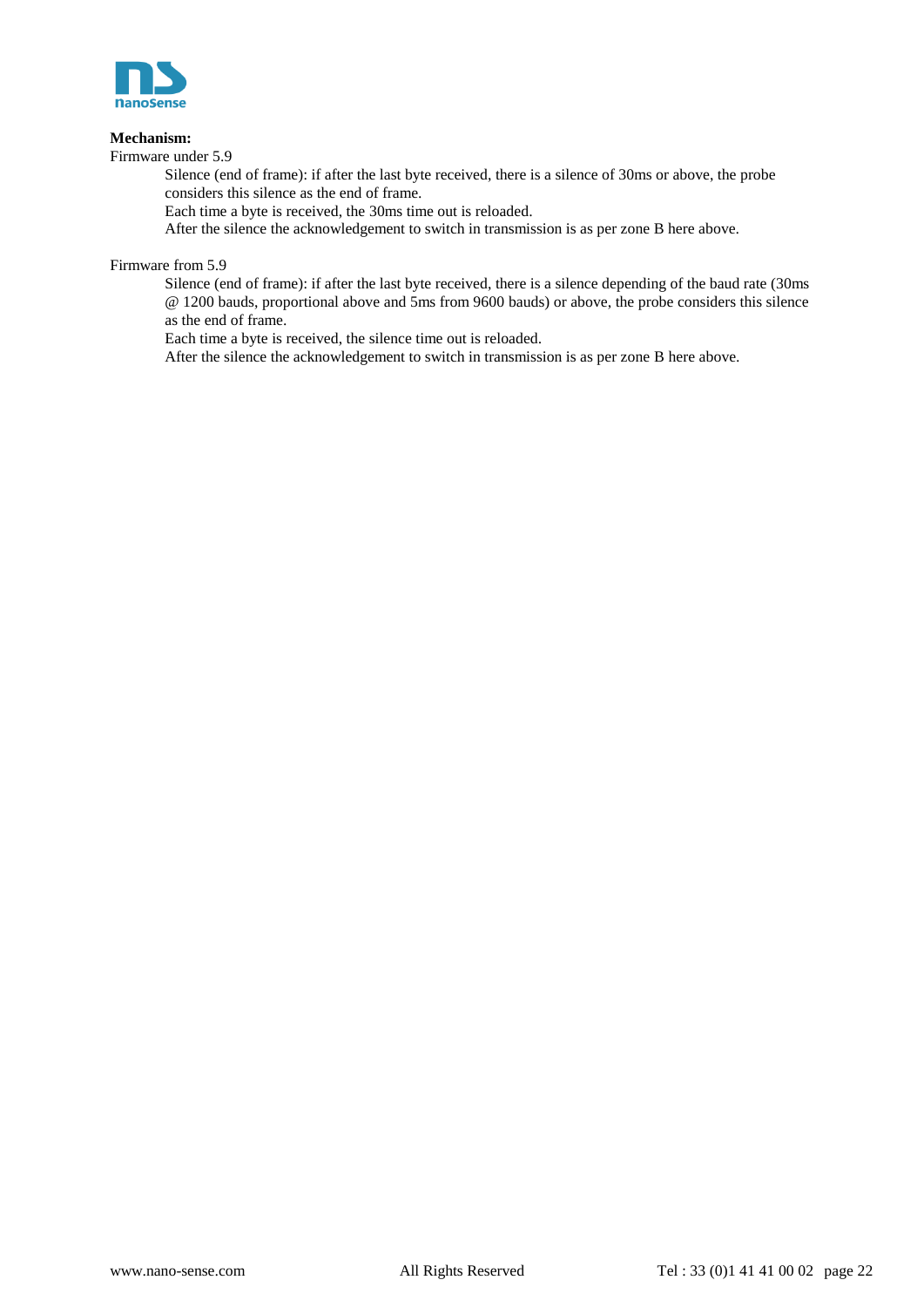<span id="page-22-0"></span>

static const unsigned char auchCRCHi $[] = \{$ 0x00, 0xC1, 0x81, 0x40, 0x01, 0xC0, 0x80, 0x41, 0x01, 0xC0, 0x80, 0x41, 0x00, 0xC1, 0x81, 0x40, 0x01, 0xC0, 0x80, 0x41, 0x00, 0xC1, 0x81, 0x40, 0x00, 0xC1, 0x81, 0x40, 0x01, 0xC0, 0x80, 0x41, 0x01, 0xC0, 0x80, 0x41, 0x00, 0xC1, 0x81, 0x40, 0x00, 0xC1, 0x81, 0x40, 0x01, 0xC0, 0x80, 0x41, 0x00, 0xC1, 0x81, 0x40, 0x01, 0xC0, 0x80, 0x41, 0x01, 0xC0, 0x80, 0x41, 0x00, 0xC1, 0x81, 0x40, 0x01, 0xC0, 0x80, 0x41, 0x00, 0xC1, 0x81, 0x40, 0x00, 0xC1, 0x81, 0x40, 0x01, 0xC0, 0x80, 0x41, 0x00, 0xC1, 0x81, 0x40, 0x01, 0xC0, 0x80, 0x41, 0x01, 0xC0, 0x80, 0x41, 0x00, 0xC1, 0x81, 0x40, 0x00, 0xC1, 0x81, 0x40, 0x01, 0xC0, 0x80, 0x41, 0x01, 0xC0, 0x80, 0x41, 0x00, 0xC1, 0x81, 0x40, 0x01, 0xC0, 0x80, 0x41, 0x00, 0xC1, 0x81, 0x40, 0x00, 0xC1, 0x81, 0x40, 0x01, 0xC0, 0x80, 0x41, 0x01, 0xC0, 0x80, 0x41, 0x00, 0xC1, 0x81, 0x40, 0x00, 0xC1, 0x81, 0x40, 0x01, 0xC0, 0x80, 0x41, 0x00, 0xC1, 0x81, 0x40, 0x01, 0xC0, 0x80, 0x41, 0x01, 0xC0, 0x80, 0x41, 0x00, 0xC1, 0x81, 0x40, 0x00, 0xC1, 0x81, 0x40, 0x01, 0xC0, 0x80, 0x41, 0x01, 0xC0, 0x80, 0x41, 0x00, 0xC1, 0x81, 0x40, 0x01, 0xC0, 0x80, 0x41, 0x00, 0xC1, 0x81, 0x40, 0x00, 0xC1, 0x81, 0x40, 0x01, 0xC0, 0x80, 0x41, 0x00, 0xC1, 0x81, 0x40, 0x01, 0xC0, 0x80, 0x41, 0x01, 0xC0, 0x80, 0x41, 0x00, 0xC1, 0x81, 0x40, 0x01, 0xC0, 0x80, 0x41, 0x00, 0xC1, 0x81, 0x40, 0x00, 0xC1, 0x81, 0x40, 0x01, 0xC0, 0x80, 0x41, 0x01, 0xC0, 0x80, 0x41, 0x00, 0xC1, 0x81, 0x40, 0x00, 0xC1, 0x81, 0x40, 0x01, 0xC0, 0x80, 0x41, 0x00, 0xC1, 0x81, 0x40, 0x01, 0xC0, 0x80, 0x41, 0x01, 0xC0, 0x80, 0x41, 0x00, 0xC1, 0x81, 0x40

} ;

static const unsigned char auchCRCLo[] = {

0x00, 0xC0, 0xC1, 0x01, 0xC3, 0x03, 0x02, 0xC2, 0xC6, 0x06, 0x07, 0xC7, 0x05, 0xC5, 0xC4, 0x04, 0xCC, 0x0C, 0x0D, 0xCD, 0x0F, 0xCF, 0xCE, 0x0E, 0x0A, 0xCA, 0xCB, 0x0B, 0xC9, 0x09, 0x08, 0xC8, 0xD8, 0x18, 0x19, 0xD9, 0x1B, 0xDB, 0xDA, 0x1A, 0x1E, 0xDE, 0xDF, 0x1F, 0xDD, 0x1D, 0x1C, 0xDC, 0x14, 0xD4, 0xD5, 0x15, 0xD7, 0x17, 0x16, 0xD6, 0xD2, 0x12, 0x13, 0xD3, 0x11, 0xD1, 0xD0, 0x10, 0xF0, 0x30, 0x31, 0xF1, 0x33, 0xF3, 0xF2, 0x32, 0x36, 0xF6, 0xF7, 0x37, 0xF5, 0x35, 0x34, 0xF4, 0x3C, 0xFC, 0xFD, 0x3D, 0xFF, 0x3F, 0x3E, 0xFE, 0xFA, 0x3A, 0x3B, 0xFB, 0x39, 0xF9, 0xF8, 0x38, 0x28, 0xE8, 0xE9, 0x29, 0xEB, 0x2B, 0x2A, 0xEA, 0xEE, 0x2E, 0x2F, 0xEF, 0x2D, 0xED, 0xEC, 0x2C, 0xE4, 0x24, 0x25, 0xE5, 0x27, 0xE7, 0xE6, 0x26, 0x22, 0xE2, 0xE3, 0x23, 0xE1, 0x21, 0x20, 0xE0, 0xA0, 0x60, 0x61, 0xA1, 0x63, 0xA3, 0xA2, 0x62, 0x66, 0xA6, 0xA7, 0x67, 0xA5, 0x65, 0x64, 0xA4, 0x6C, 0xAC, 0xAD, 0x6D, 0xAF, 0x6F, 0x6E, 0xAE, 0xAA, 0x6A, 0x6B, 0xAB, 0x69, 0xA9, 0xA8, 0x68, 0x78, 0xB8, 0xB9, 0x79, 0xBB, 0x7B, 0x7A, 0xBA, 0xBE, 0x7E, 0x7F, 0xBF, 0x7D, 0xBD, 0xBC, 0x7C, 0xB4, 0x74, 0x75, 0xB5, 0x77, 0xB7, 0xB6, 0x76, 0x72, 0xB2, 0xB3, 0x73, 0xB1, 0x71, 0x70, 0xB0, 0x50, 0x90, 0x91, 0x51, 0x93, 0x53, 0x52, 0x92, 0x96, 0x56, 0x57, 0x97, 0x55, 0x95, 0x94, 0x54, 0x9C, 0x5C, 0x5D, 0x9D, 0x5F, 0x9F, 0x9E, 0x5E, 0x5A, 0x9A, 0x9B, 0x5B, 0x99, 0x59, 0x58, 0x98, 0x88, 0x48, 0x49, 0x89, 0x4B, 0x8B, 0x8A, 0x4A, 0x4E, 0x8E, 0x8F, 0x4F, 0x8D, 0x4D, 0x4C, 0x8C, 0x44, 0x84, 0x85, 0x45, 0x87, 0x47, 0x46, 0x86, 0x82, 0x42, 0x43, 0x83, 0x41, 0x81, 0x80, 0x40

} ;

unsigned short crc16(unsigned char \*puchMsg , unsigned short usDataLen) {

unsigned char uchCRCHi =  $0xFF$ ; /\* high byte of CRC initialized \*/ unsigned char uchCRCLo =  $0xFF$ ; /\* low byte of CRC initialized \*/ unsigned uIndex ; /\* will index into CRC lookup table \*/

 unsigned short usVal1; unsigned short usVal2;

 while (usDataLen--)/\* pass through message buffer \*/ {